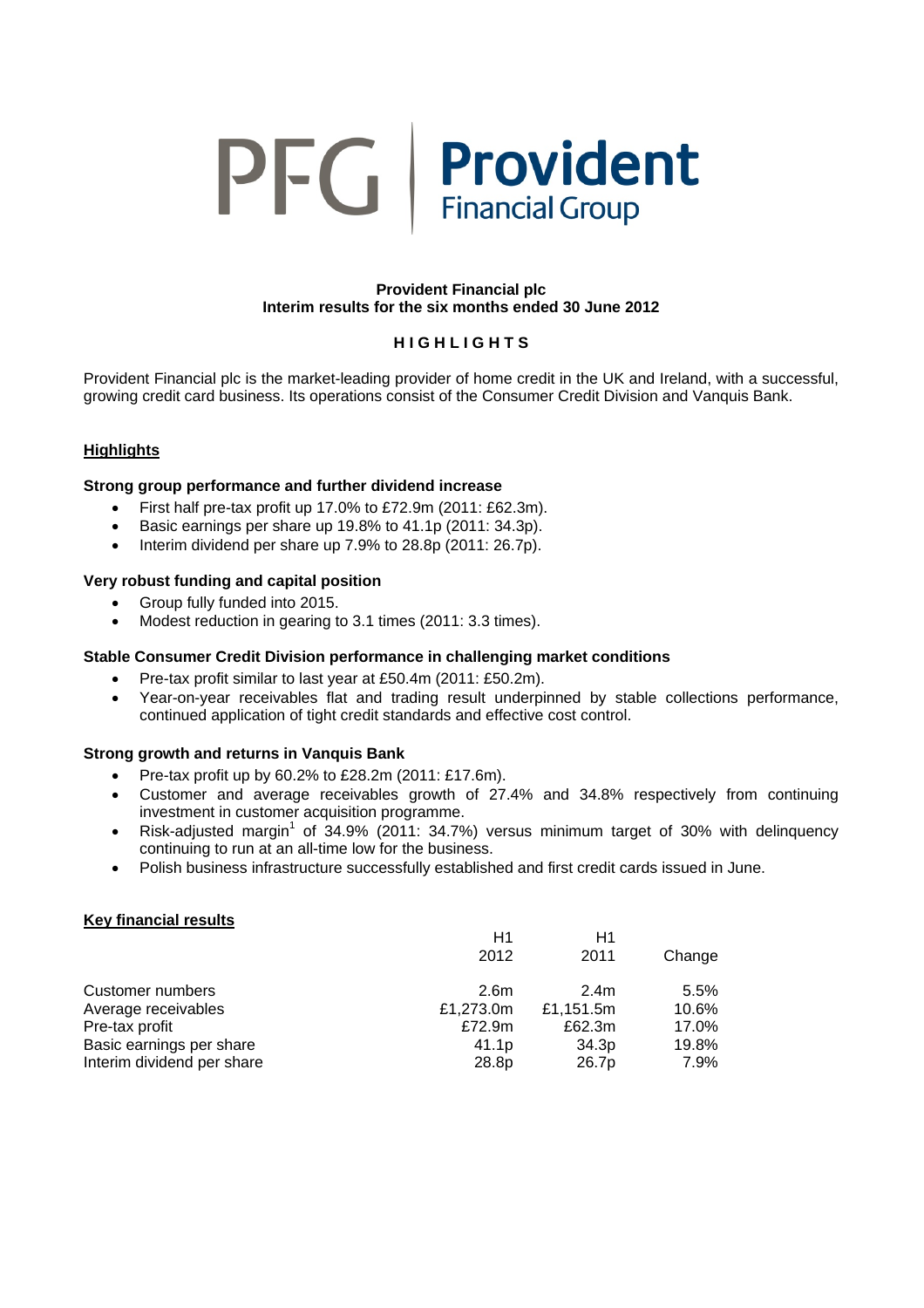## **Peter Crook, Chief Executive, commented:**

"I am pleased to report a strong set of results for the first half with earnings per share up 19.8% and a 7.9% increase in the interim dividend.

The group's funding position is extremely robust and allows us to execute in full on our growth plans into 2015.

The consistently cautious approach to extending credit in both businesses has reinforced credit quality and provides a sound basis for delivering good quality growth for 2012 as a whole."

| <b>Enquiries:</b>                                                                     | Today                          | <b>Thereafter</b>             |
|---------------------------------------------------------------------------------------|--------------------------------|-------------------------------|
| Media<br>David Stevenson, Provident Financial<br>Gill Ackers/Nick Cosgrove, Brunswick | 020 7404 5959<br>020 7404 5959 | 01274 351351<br>020 7404 5959 |
| <b>Investor Relations</b><br>Gary Thompson, Provident Financial                       | 020 7404 5959                  | 01274 351351                  |

*1 Revenue less impairment as a percentage of average receivables for the 12 months ended 30 June.*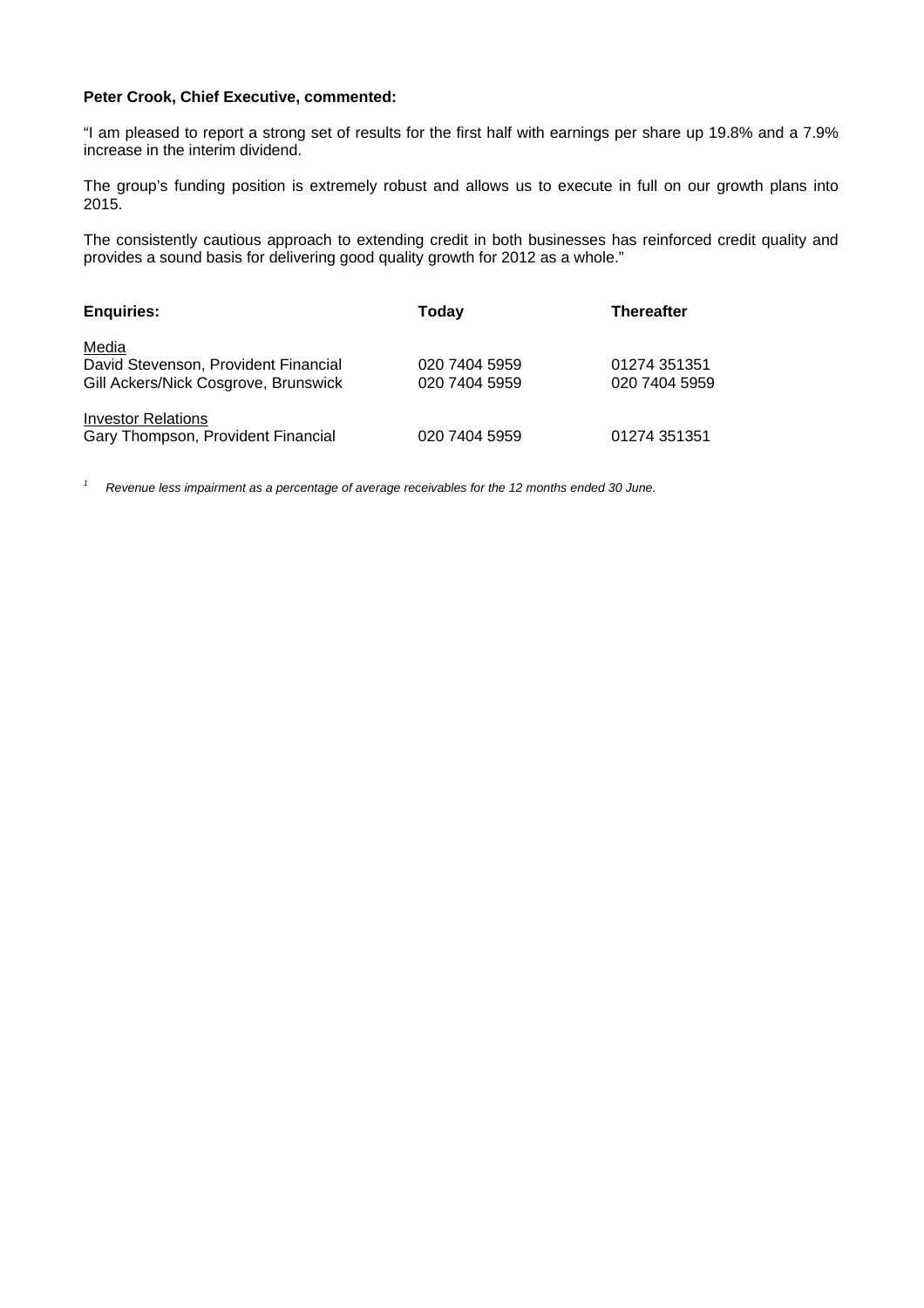## **Interim report**

#### **Group results**

The group has reported a strong set of first half results with group pre-tax profit up 17.0% to £72.9m (2011: £62.3m) reflecting a stable performance in the Consumer Credit Division and continued strong growth in Vanquis Bank. Basic earnings per share of 41.1p (2011: 34.3p) grew by 19.8%, a marginally faster rate than pre-tax earnings after benefitting from the fall in the corporation tax rate from 26% to 24% on 1 April 2012.

The Consumer Credit Division delivered first half profits of £50.4m (2011: £50.2m) underpinned by a stable collections performance and tight control of costs. This result was in line with management's internal plans. Throughout the last 18 months, management's continuing emphasis has been on issuing credit to goodquality existing customers given the continuing pressure on household incomes from the rising cost of food, fuel and utility bills. As a result, June 2012 customer numbers showed a year-on-year decline of 1.8% and first half average receivables were flat compared to the same period in 2011. The business produced a sound collections performance through the first quarter of the year when households faced stiff increases in utility bills. More recently, a modest step-up in marketing activity has lifted sales, which are now running ahead of last year, as well as customer recruitment. A further five branches were created during the first half as part of the programme to enhance the footprint of the business.

Vanquis Bank has delivered another excellent performance in the first half of 2012 with profits up 60.2% to £28.2m (2011: £17.6m). This was ahead of management's internal plans due to delinquency levels remaining stable at record lows for the business. Investment in the customer acquisition programme has been strengthened further and year-on-year customer growth of 27.4% and average receivables growth of 34.8% were delivered against unchanged underwriting standards. Delinquency levels have remained favourable throughout the first half, reflecting the strong underlying quality of the receivables book underpinned by consistently tight credit standards against the backdrop of a stable employment market. This has allowed Vanquis Bank to deliver an annualised risk-adjusted margin of 34.9% as at June 2012 (2011: 34.7%), well ahead of its minimum target of 30%.

The group's funding and liquidity positions remain strong with gearing of 3.1 times (2011: 3.3 times) and headroom on the group's committed facilities at 30 June 2012 of £308m. As previously reported, the group renewed its core syndicated bank facility of £382.5m in February through to May 2015 and successfully issued its third retail bond in March raising £120m at a coupon of 7% with a duration of five and a half years. The retail deposits programme at Vanquis Bank has seen its deposit base increase from £140m at 31 December 2011 to £275m at 30 June 2012. Due to the increased level of committed debt funding following the retail bond issue, the retail deposits programme has been moderated since it will not be necessary to reach the target level of funding 80% of Vanquis Bank's receivables with retail deposits until the latter part of 2013. The group's committed debt facilities, together with the retail deposits programme at Vanquis Bank, are sufficient to fund contractual maturities and projected growth in the business until May 2015.

In the 12 months to 30 June 2012, the group generated capital of £123.5m (12 months to 31 December 2011: £110.1m) from trading operations compared with dividends payable through that period of £96.9m (12 months to 31 December 2011: £93.0m). Vanquis Bank continues to generate capital over and above that required to fund its own growth.

The interim dividend has been increased by 7.9% to 28.8p (2011: 26.7p) reflecting the growth in earnings, strong capital generation and the group's stated policy of maintaining annual dividend cover of at least 1.25 times.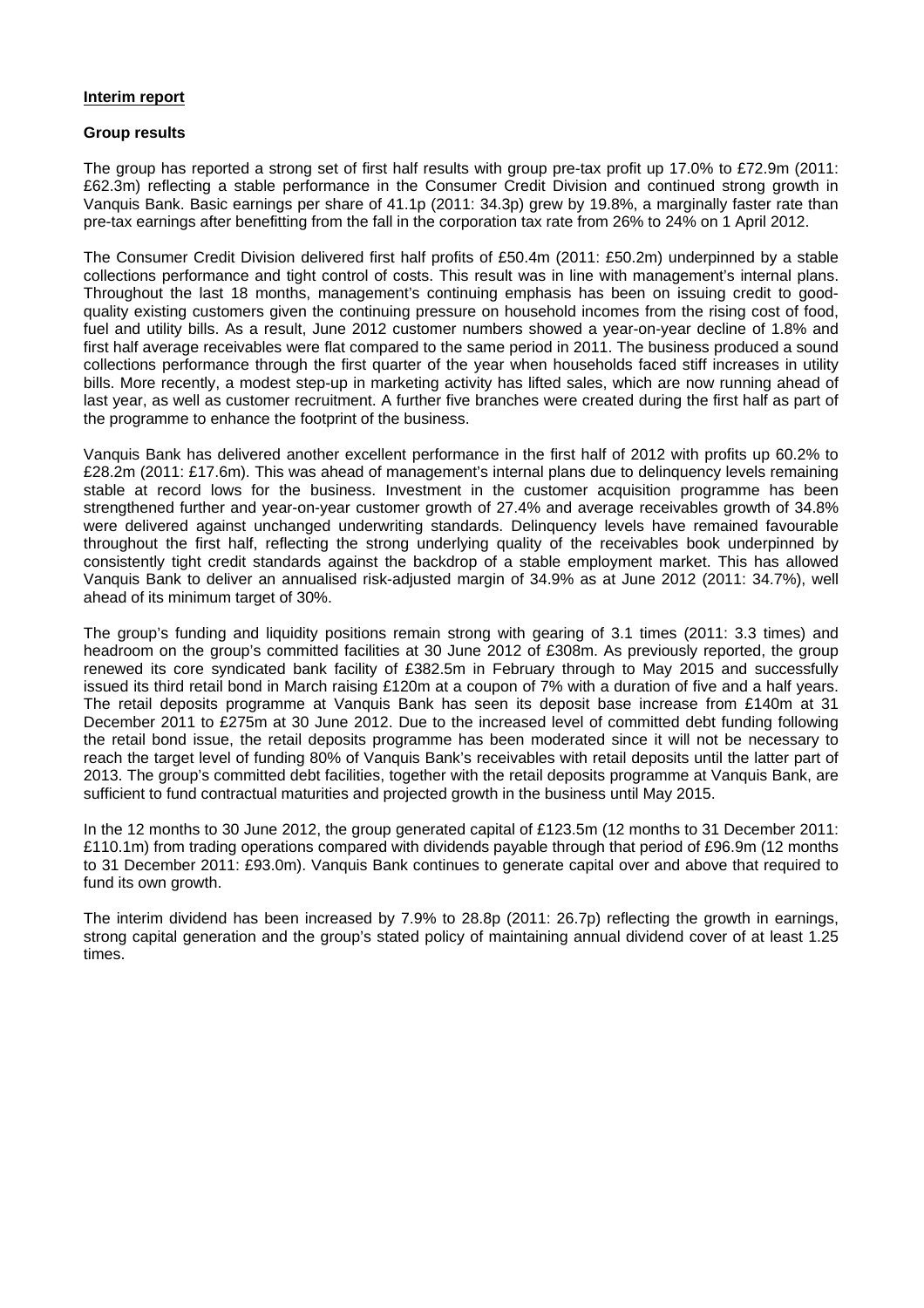## **Market conditions**

The competitive landscape for the Consumer Credit Division remains unchanged with around 500 active home credit participants in the UK. Home credit customers tend to be hourly paid with a bias towards more casual, temporary and part-time employment. Whilst household incomes of home credit customers have shown some modest growth over last year, disposable incomes continue to be adversely affected by food, fuel and utility price inflation. In particular, the higher winter utility bills during the first quarter of the year stretched household budgets and produced relatively cautious customer and agent behaviour which moderated the demand for credit. Tight credit standards remain in place and the business has continued to focus on serving good-quality existing customers.

Vanquis Bank continues to experience strong demand in the under-served non-standard credit card market. Competitive activity in Vanquis Bank's segment of the market is increasing but remains limited. Vanquis Bank customers are typically in more regular employment than home credit customers although the business has demonstrated that it is less sensitive to changes in the employment market than mainstream card issuers. UK unemployment increased modestly through the latter part of 2011, has remained relatively stable through the first half of 2012 and, to date, has had no discernible effect on delinquency rates. Nonetheless, tight underwriting standards will remain in place throughout 2012 as a cautious positioning of the business against the risk of a deterioration in the UK employment market.

#### **Business performance**

#### **Consumer Credit Division**

The Consumer Credit Division delivered profits of £50.4m in the first half of 2012 (2011: £50.2m), in line with internal plans and underpinned by a sound collections performance and tight cost control.

|                                   | Six months ended 30 June |         |        |  |
|-----------------------------------|--------------------------|---------|--------|--|
|                                   | 2012                     | 2011    | Change |  |
|                                   | £m                       | £m      | %      |  |
|                                   |                          |         |        |  |
| Customer numbers ('000)           | 1,771                    | 1,803   | (1.8)  |  |
| Period-end receivables            | 787.8                    | 785.5   | 0.3    |  |
| Average receivables               | 783.5                    | 784.3   | (0.1)  |  |
|                                   |                          |         |        |  |
| Revenue                           | 351.8                    | 350.2   | 0.5    |  |
| Impairment                        | (135.4)                  | (130.1) | (4.1)  |  |
| Revenue less impairment           | 216.4                    | 220.1   | (1.7)  |  |
| Annualised revenue yield*         | 89.2%                    | 89.4%   |        |  |
| Annualised impairment % revenue** | 32.8%                    | 31.2%   |        |  |
| Costs                             | (143.3)                  | (146.7) | 2.3    |  |
| Interest                          | (22.7)                   | (23.2)  | 2.2    |  |
| Profit before tax                 | 50.4                     | 50.2    | 0.4    |  |

*\* Revenue as a percentage of average receivables for the 12 months ended 30 June.* 

\*\* *Impairment as a percentage of revenue for the 12 months ended 30 June.* 

The business has continued to focus on serving good-quality existing customers and credit standards remain tight with agents continuing to exercise caution due to pressure on customers' disposable incomes from food, fuel and utility price inflation. The major priority through the first quarter of the year was collections as households faced sharp increases in winter fuel bills. The stable performance of the business through this period has provided the foundation for a modest step-up in sales and marketing activity from June. As a result, whilst credit issued for the first half as a whole was flat on last year, sales in June and July have been running ahead of the same period in 2011 and there has also been a lift in the rate of customer recruitment. Work has also continued on developing the geographic footprint of the business with the creation of five new branches during the first half. This summer will also see the launch of a pre-paid card which will allow customers to spend and access special offers across some 35 online and high street retailers.

First half average receivables of £783.5m (2011: £784.3m) were broadly flat on 2011 and the annualised revenue yield on the receivables book remained steady at 89.2% compared with 89.4% in the first half of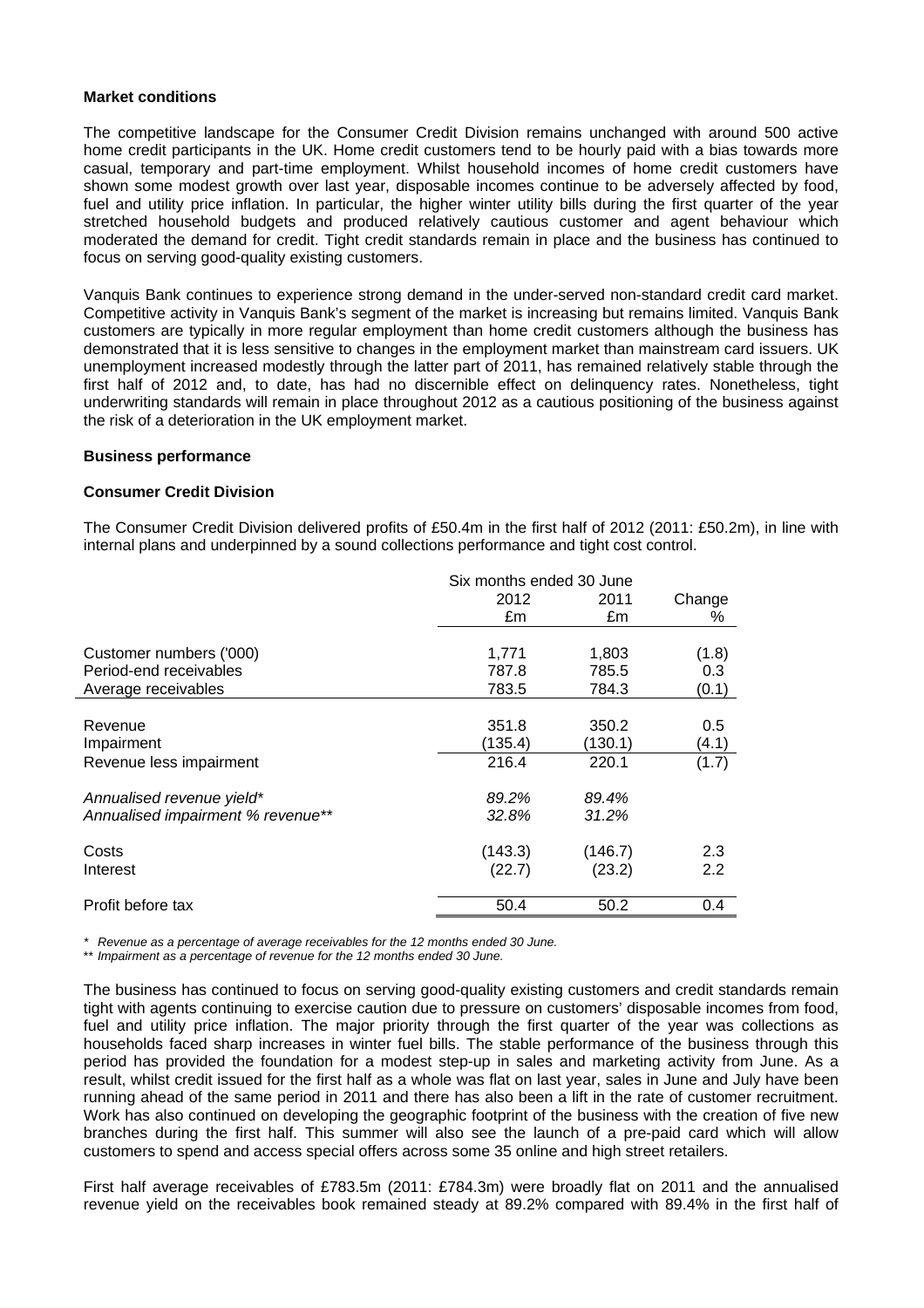2011 and 89.0% for 2011 as a whole. This reflects the consistent mix of business over the last 18 months and, in particular, the focus on serving good-quality existing customers. The yield is expected to remain at a similar level during the second half of the year.

The ratio of annualised impairment to revenue was 32.8% at June 2012 compared with 32.1% at December 2011 and 31.2% at June 2011. Impairment in the second quarter of 2011 benefited from the improvement in arrears following the enhancements made to the agents' commission scheme in April 2011 which is now fully embedded in the receivables book. The underlying collections performance in the first half of 2012 was consistent with the second half of 2011. In the absence of any significant change in the external environment, collections performance and impairment rates are expected to remain within the range experienced over the last 12 months.

Headline costs fell by £3.4m or 2.3% in the first half of 2012. However, the first half of 2011 included a one-off cost of £2m associated with the changes required to implement the EU Consumer Credit Directive across the branch network. Accordingly, underlying costs reduced by £1.4m or 1.0%. Central and field costs remained very tightly controlled whilst agents' commission costs were flat on last year reflecting the consistency of sales, collections and receivables levels. A modest increase in sales and marketing activity is planned for the second half of the year with continuing restrictions on all other areas of discretionary expenditure.

Interest costs were 2.2% lower than last year reflecting stable receivables levels and a small reduction in the rate paid on funding the business.

#### **Vanquis Bank**

Vanquis Bank generated profit before tax of £28.2m in the six months ended 30 June 2012 (2011: £17.6m) analysed as follows:

|                                   | Six months ended 30 June |        |        |  |
|-----------------------------------|--------------------------|--------|--------|--|
|                                   | 2012                     | 2011   | Change |  |
|                                   | £m                       | £m     | %      |  |
| Profit/(loss) before tax:         |                          |        |        |  |
| - UK                              | 29.4                     | 17.6   | 67.0   |  |
| - Poland                          | (1.2)                    |        | n/a    |  |
| <b>Total Vanquis Bank</b>         | 28.2                     | 17.6   | 60.2   |  |
| Vanquis Bank - UK                 |                          |        |        |  |
|                                   | Six months ended 30 June |        |        |  |
|                                   | 2012                     | 2011   | Change |  |
|                                   | £m                       | £m     | %      |  |
| Customer numbers ('000)           | 777                      | 610    | 27.4   |  |
| Period-end receivables            | 525.1                    | 380.1  | 38.1   |  |
| Average receivables               | 487.5                    | 361.6  | 34.8   |  |
|                                   |                          |        |        |  |
| Revenue                           | 127.7                    | 99.3   | 28.6   |  |
| Impairment                        | (45.6)                   | (38.9) | (17.2) |  |
| Revenue less impairment           | 82.1                     | 60.4   | 35.9   |  |
| Annualised risk-adjusted margin*  | 34.9%                    | 34.7%  |        |  |
| Annualised impairment % revenue** | 34.5%                    | 37.2%  |        |  |
| Costs                             | (40.5)                   | (31.7) | (27.8) |  |
| Interest                          | (12.2)                   | (11.1) | (9.9)  |  |
| Profit before tax                 | 29.4                     | 17.6   | 67.0   |  |
|                                   |                          |        |        |  |

*\* Revenue less impairment as a percentage of average receivables for the 12 months ended 30 June.* 

*\*\* Impairment as a percentage of revenue for the 12 months ended 30 June.* 

Vanquis Bank has once again performed very strongly during the first half of 2012. Further strong growth in the receivables book and continued favourable delinquency levels have enabled the UK business to deliver profits growth of 67.0% in the first half of the year. The business maintained a post-tax return on equity above its target rate of 30% and is generating more than sufficient capital to fund its own growth.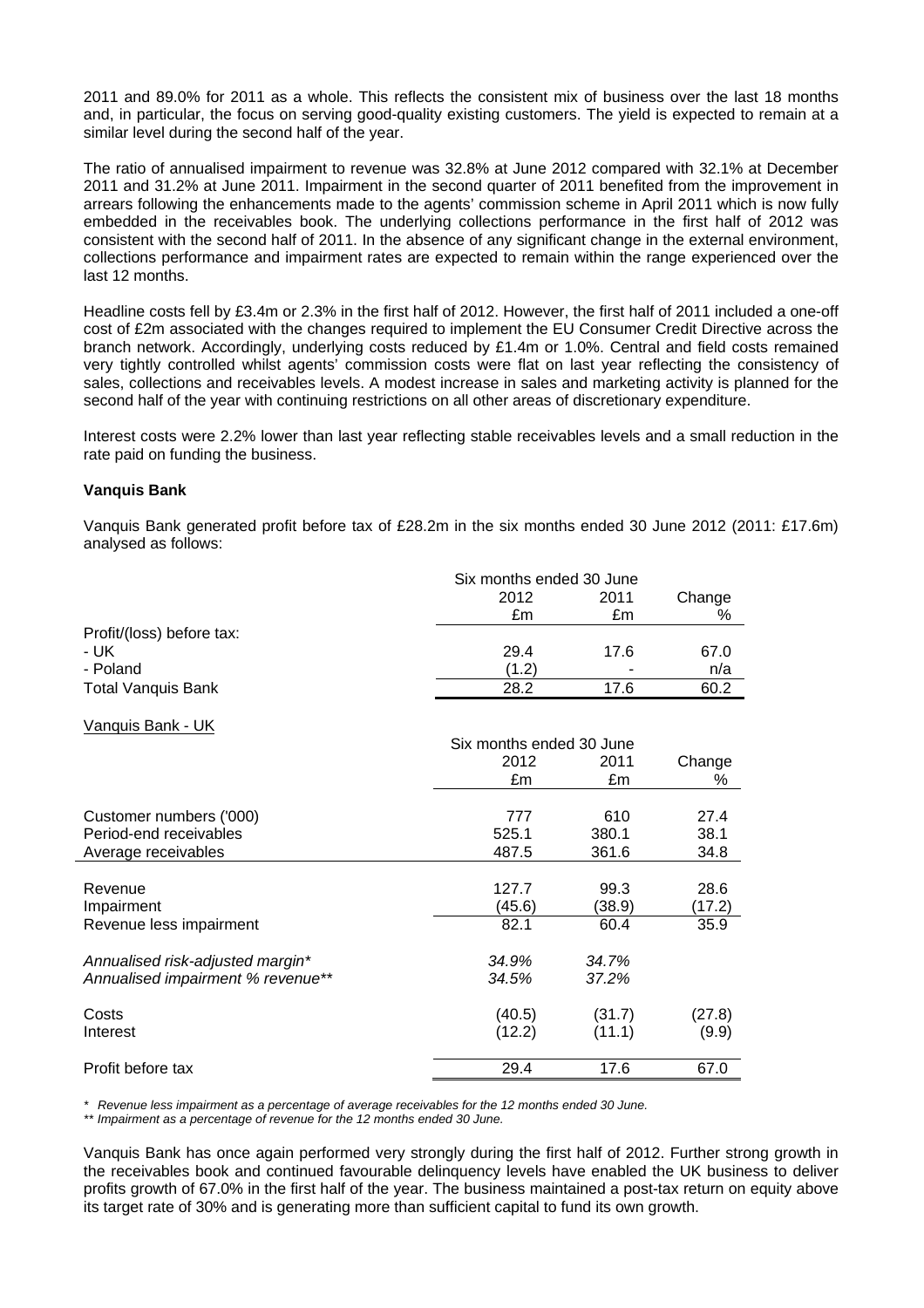The demand for non-standard credit cards has remained strong and the business received a flow of 750,000 applications during the first half of 2012 (2011: 760,000) as a result of further strong investment in its customer acquisition programme. New customer bookings of 167,000 (2011: 145,000) reflected an acceptance rate of 22% (2011: 19%) against unchanged underwriting standards. The increased booking rate reflects a shift in mix of new business in favour of direct mail which carries a higher acceptance rate than the internet channel, together with more effective pre-screening of internet leads.

The growth in customer numbers, together with the credit line increase programme to customers who have established a sound payment history, generated a 34.8% increase in average receivables and a 28.6% increase in revenue. Returns from the 'low and grow' approach to extending credit remain consistently strong and are underpinned by average credit line utilisation of around 75% which delivers a strong stream of revenue whilst maintaining a low level of contingent undrawn exposure.

Delinquency levels have remained at record lows throughout the first half against the backdrop of a relatively stable employment market. Accordingly, impairment showed a year-on-year increase of just 17.2% compared to the 34.8% increase in average receivables. This strong performance reflects the continued improvement in the underlying quality of the book resulting from tight underwriting and the quality of credit decisioning supporting the credit line increase programme.

The rolling 12-month risk-adjusted margin at June 2012 of 34.9% reflects the sound revenue yield from the receivables book combined with the favourable delinquency performance. It includes a benefit of approximately 2% from the reduction in delinquency rates over the last year. Accordingly, the underlying riskadjusted margin in the absence of any significant change in the external environment is approximately 33% versus the minimum target of 30%.

Notwithstanding the favourable delinquency performance, management continues to be mindful of the potential for unemployment to rise in the current economic environment. Consequently, the tight underwriting and credit line increase criteria applied over the last two years will remain in place for the foreseeable future.

First half cost growth of 27.8% includes a further uplift of £2m in the spend on direct mail and marketing activities that has supported the increase in new account bookings in the first half.

Interest costs increased by just 9.9% during the first half of 2012 compared with the growth in average receivables of 34.8%. This reflects the reduction in Vanquis Bank's blended funding rate from 7.8% in the first half of 2011 to 6.5% in 2012 due to the benefit from taking retail deposits. Rates of between 3.20% and 4.65% have been paid to attract deposits, which after taking account of the cost of holding a liquid assets buffer, has resulted in a blended retail deposits rate of 4.15% in the first half of the year. The full year average funding rate is expected to remain similar to that achieved in the first half of the year.

#### Vanquis Bank - Poland

As highlighted in the Interim Management Statement issued on 2 May 2012, Vanquis Bank has obtained the necessary approvals from the UK and Polish regulators to passport its banking licence for the purposes of piloting a credit card proposition targeted at the non-standard segment of the Polish market. Since then the platform has been successfully established and the first cards were issued in June. Early business is being written through brokers. A new Polish website will soon be launched and provide another channel to market from September.

The pilot is likely to run for a year with the objective of establishing a customer proposition and business model capable of delivering the group's target returns. Costs in the first half of the year amounted to £1.2m and the costs for 2012 as a whole will be approximately £3m.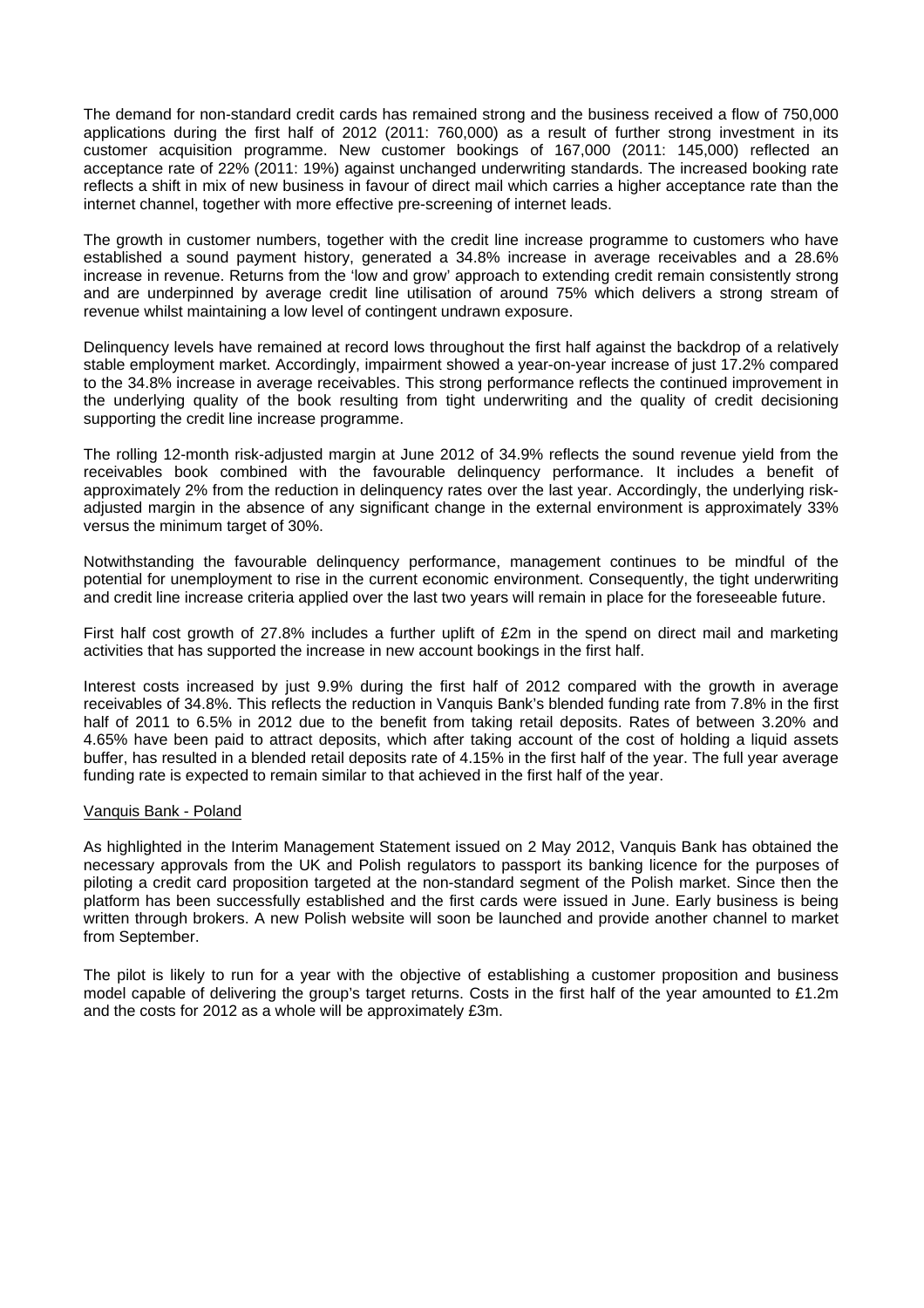## **Central costs**

Central costs in the first half of the year were £5.5m (2011: £4.9m), up by £0.6m on the first half of last year due to the impact of higher share-based incentives and a budgeted increase in the level of expenditure on the group's community programme.

## **Taxation**

The tax rate for the first half of 2012 of 24.5% (2011: 26.5%) is the estimated effective tax rate for the 2012 financial year and is in line with the UK corporation tax rate which reduced from 26% to 24% on 1 April 2012. The group is expected to benefit in future years from the rate reductions announced by the Government in the last budget.

## **Dividends**

The interim dividend per share has been increased by 7.9% to 28.8p (2011: 26.7p) consistent with the group's stated policy to grow dividends whilst maintaining a dividend cover of at least 1.25 times.

## **Funding and capital**

The group's funding and liquidity positions are strong with the balance sheet reflecting a modest reduction in the gearing ratio to 3.1 times (2011: 3.3 times) against a banking covenant limit of 5.0 times. The group's credit rating from Fitch Ratings was reviewed in June 2012 and remains unchanged at BBB with a stable outlook.

During the first half of 2012, the group further strengthened and diversified its funding base. In February, the group renewed its core syndicated bank facility of £382.5m through to May 2015. In addition, the group launched its third retail bond in March raising £120m at a coupon of 7.0% and a duration of five and half years. As at the end of June, Vanquis Bank had taken £275m of retail deposits, up from £140m at the end of 2011, which represents 52% of Vanquis Bank's receivables. Due to the increased level of committed debt funding following the retail bond issue, the flow of new funds from the retail deposits programme through the second quarter of the year has been moderated. As a result, inflows during June were £3m and planned inflows for the remainder of the year are also expected to be at modest levels. The year-end target for retail deposits is now around £300m, sufficient to provide an appropriate level of headroom on the group's committed facilities in line with its Treasury policies. Based on the group's latest projections, it will not be necessary to reach the target of funding 80% of Vanquis Bank's receivables with retail deposits until the latter part of 2013.

Headroom on the group's committed debt facilities at 30 June 2012 amounted to £308m which, together with the retail deposits programme at Vanquis Bank, is sufficient to fund maturities and projected growth in the business until May 2015.

The group's funding rate during the first half of 2012 was 7.4%, down from 7.8% in the first half of 2011 due to the benefit of the Vanquis Bank retail deposits programme which commenced in July 2011. The group's funding rate is expected to moderate further to around 7.2% for the second half of the year.

The group continues to be highly capital generative. In the 12 months to 30 June 2012, the group generated capital of £123.5m (12 months to 31 December 2011: £110.1m) compared with dividends payable of £96.9m (12 months to 31 December 2011: £93.0m).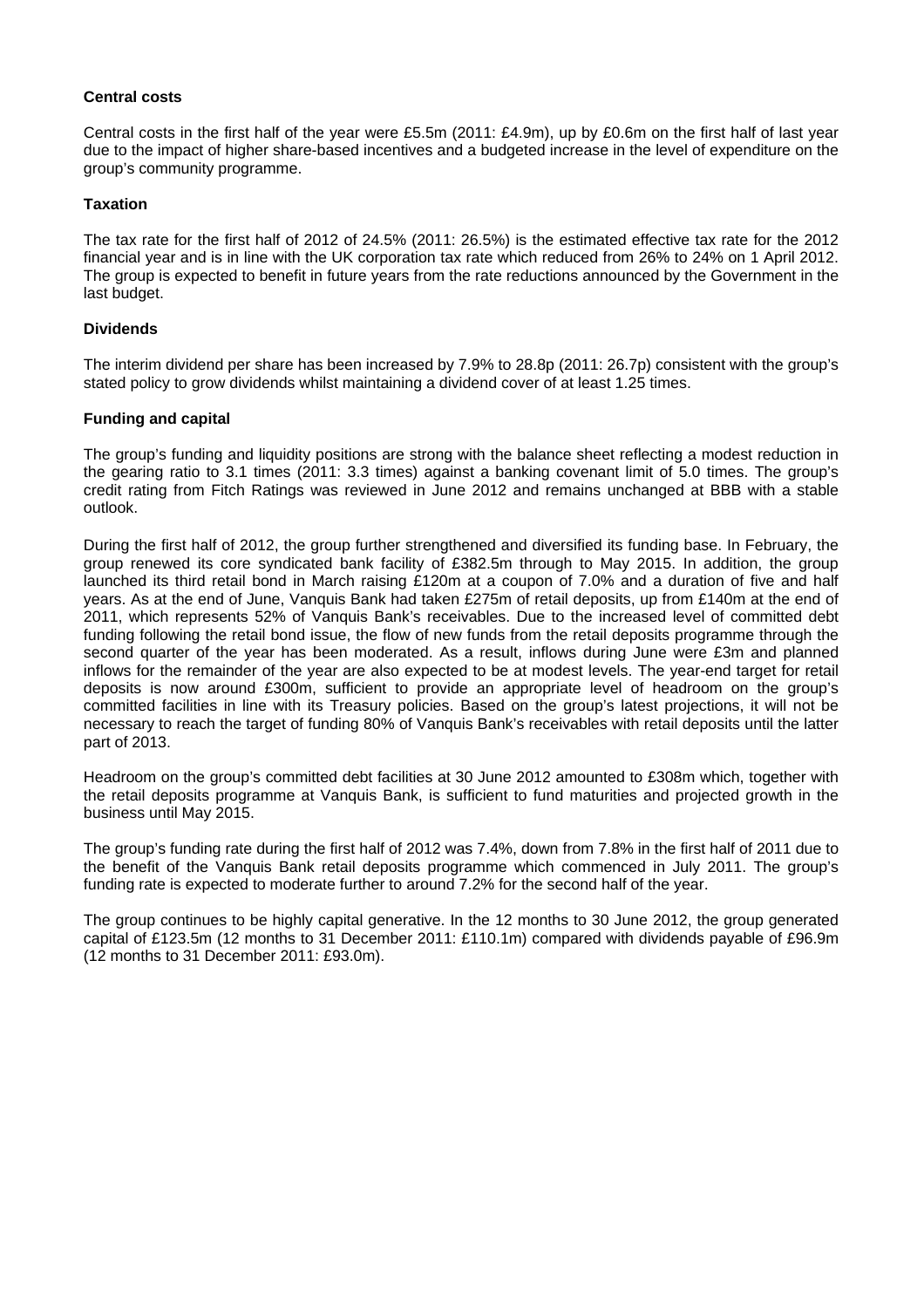## **Regulation**

The Government published the draft Financial Services Bill at the end of January 2012. The Bill is framed so as to enable a 'lift and shift' approach to be taken to credit regulation. Were this to be enacted, it would retain the existing Consumer Credit Act regime but would replace the Office of Fair Trading with the Financial Conduct Authority as the regulatory body for credit businesses. The Government has stated that it is committed to securing the passage of the Bill by the end of 2012, with the change to credit regulation to be implemented by April 2014.

The Bristol University Personal Finance Research Centre study into a variable cap on the total cost of credit is continuing and the research team published a progress update on 24 May 2012. This dealt largely with the methodology and approach adopted. The final report is due at the end of summer.

Final guidance on the joint consultation document published by the Financial Services Authority and the Office of Fair Trading on proposed guidance to firms in relation to payment protection products is expected to be published by the end of summer.

For the second consecutive year, the group has received a maximum rating score of 100 and has been ranked joint first globally amongst financial services companies in the recent FTSE4Good Index Series which measures the environmental, social and governance ratings of around 2,400 publicly listed companies worldwide. This achievement reflects the continued investment made by the group and its employees in embedding the corporate responsibility programme across all areas of the business.

#### **Principal risks and uncertainties**

The principal risks and uncertainties affecting the group remain unchanged from 31 December 2011 and comprise regulatory risk, credit risk, business risk, reputational risk, operational risk, liquidity risk, financial risk and pension risk. A full assessment of the risks and uncertainties, together with the controls and processes which are in place to monitor and mitigate the risks where possible, are set out on pages 73 to 75 of the 2011 Annual Report & Financial Statements which is available on the company's website, www.providentfinancial.com.

The most relevant risks and uncertainties for the remaining six months of the 2012 financial year are as follows:

- Notwithstanding that the Consumer Credit Division and Vanquis Bank have unique characteristics which make them more resilient to changes in economic conditions than more mainstream lenders, marked increases in unemployment and under-employment may lead to higher than expected impairment charges.
- Further increases in food, fuel and utility prices may put additional pressure on the household incomes of home credit customers and lead to a reduction in the level of credit issued.

#### **Related party transactions**

There have been no changes in the nature of related party transactions as described in note 27 to the 2011 Annual Report & Financial Statements and there have been no new related party transactions which have had a material effect on the financial position or performance of the group in the six months ended 30 June 2012.

#### **Outlook**

The group has a strong, diversified funding base that allows it to meet its contractual debt maturities and execute in full on its growth plans into 2015.

The stable performance of the Consumer Credit Division, at a time when its customers' disposable incomes are under pressure, and the strong growth and returns being delivered by Vanquis Bank provide a sound basis for delivering good quality growth for 2012 as a whole.

There will be no change to the group's cautious stance on extending credit in the current economic environment.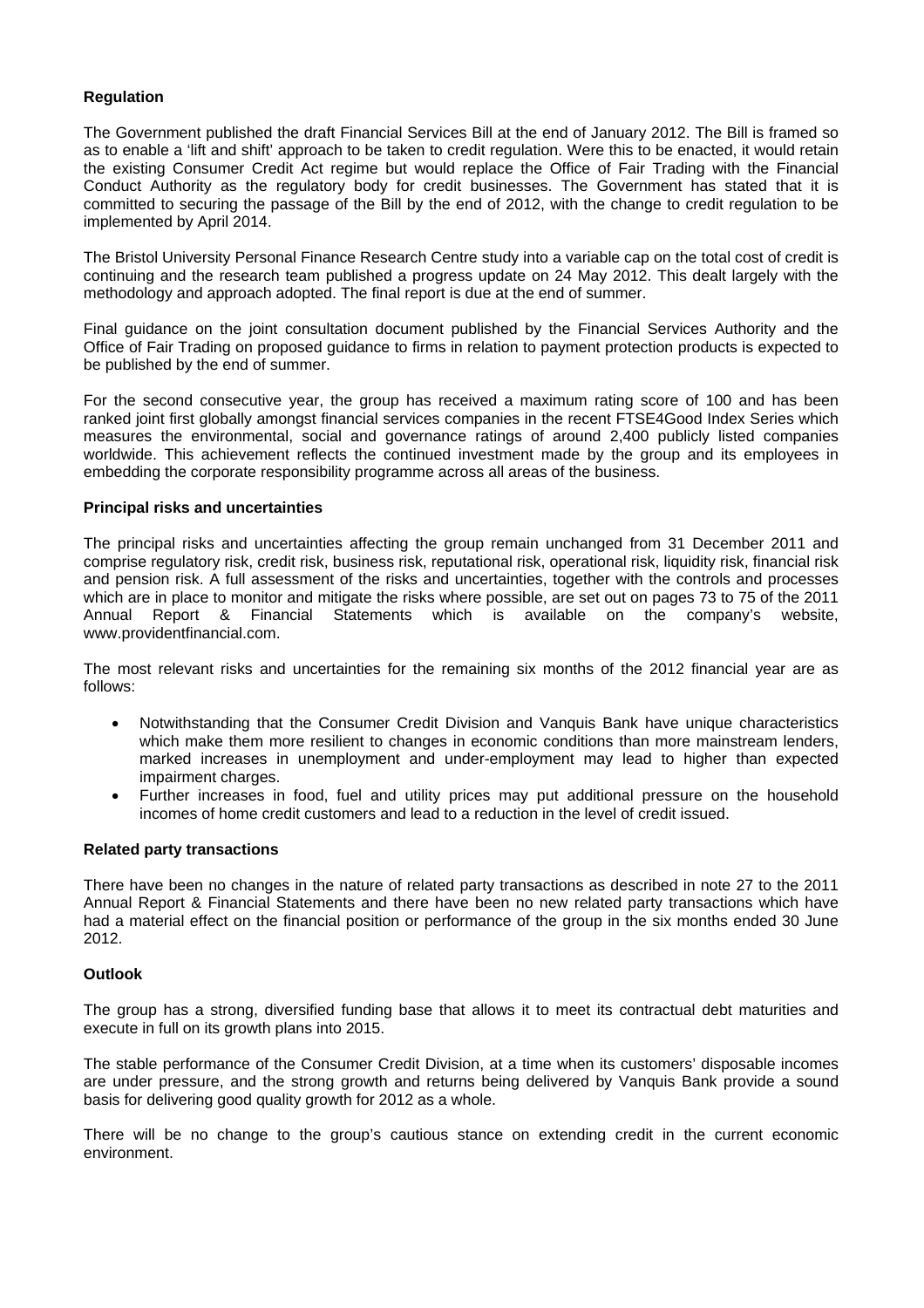## **Condensed consolidated interim financial information**

## **Consolidated income statement**

|                                                           |             | Six months ended 30 June |         |
|-----------------------------------------------------------|-------------|--------------------------|---------|
|                                                           | <b>Note</b> | 2012                     | 2011    |
|                                                           |             | £m                       | £m      |
| Revenue                                                   | 4           | 479.5                    | 449.5   |
| Finance costs                                             |             | (35.1)                   | (34.8)  |
| Operating costs                                           |             | (255.5)                  | (241.6) |
| Administrative expenses                                   |             | (116.0)                  | (110.8) |
| <b>Total costs</b>                                        |             | (406.6)                  | (387.2) |
| <b>Profit before taxation</b>                             | 4           | 72.9                     | 62.3    |
| Tax charge                                                | 5           | (17.9)                   | (16.5)  |
| Profit for the period attributable to equity shareholders |             | 55.0                     | 45.8    |

## **Consolidated statement of comprehensive income**

| <b>Note</b> | 2012  | 2011                     |
|-------------|-------|--------------------------|
|             | £m    | £m                       |
|             | 55.0  | 45.8                     |
|             |       |                          |
|             | (1.1) | 0.4                      |
| 9           | 8.2   | 13.3                     |
|             | (1.8) | (3.7)                    |
|             | 0.1   |                          |
|             | 5.4   | 10.0                     |
|             | 60.4  | 55.8                     |
|             |       |                          |
|             |       | Six months ended 30 June |

|                           |             | Six months ended 30 June |       |
|---------------------------|-------------|--------------------------|-------|
|                           | <b>Note</b> | 2012                     | 2011  |
|                           |             | pence                    | pence |
| <b>Earnings per share</b> |             |                          |       |
| <b>Basic</b>              | 6           | 41.1                     | 34.3  |
| <b>Diluted</b>            | 6           | 41.0                     | 34.2  |
|                           |             |                          |       |
| Dividends per share       |             |                          |       |
| Proposed interim dividend |             | 28.8                     | 26.7  |
| Paid in the period*       |             | 42.3                     | 38.1  |
|                           |             |                          |       |

\* The total cost of dividends paid in the period was £57.2m (2011: £51.0m).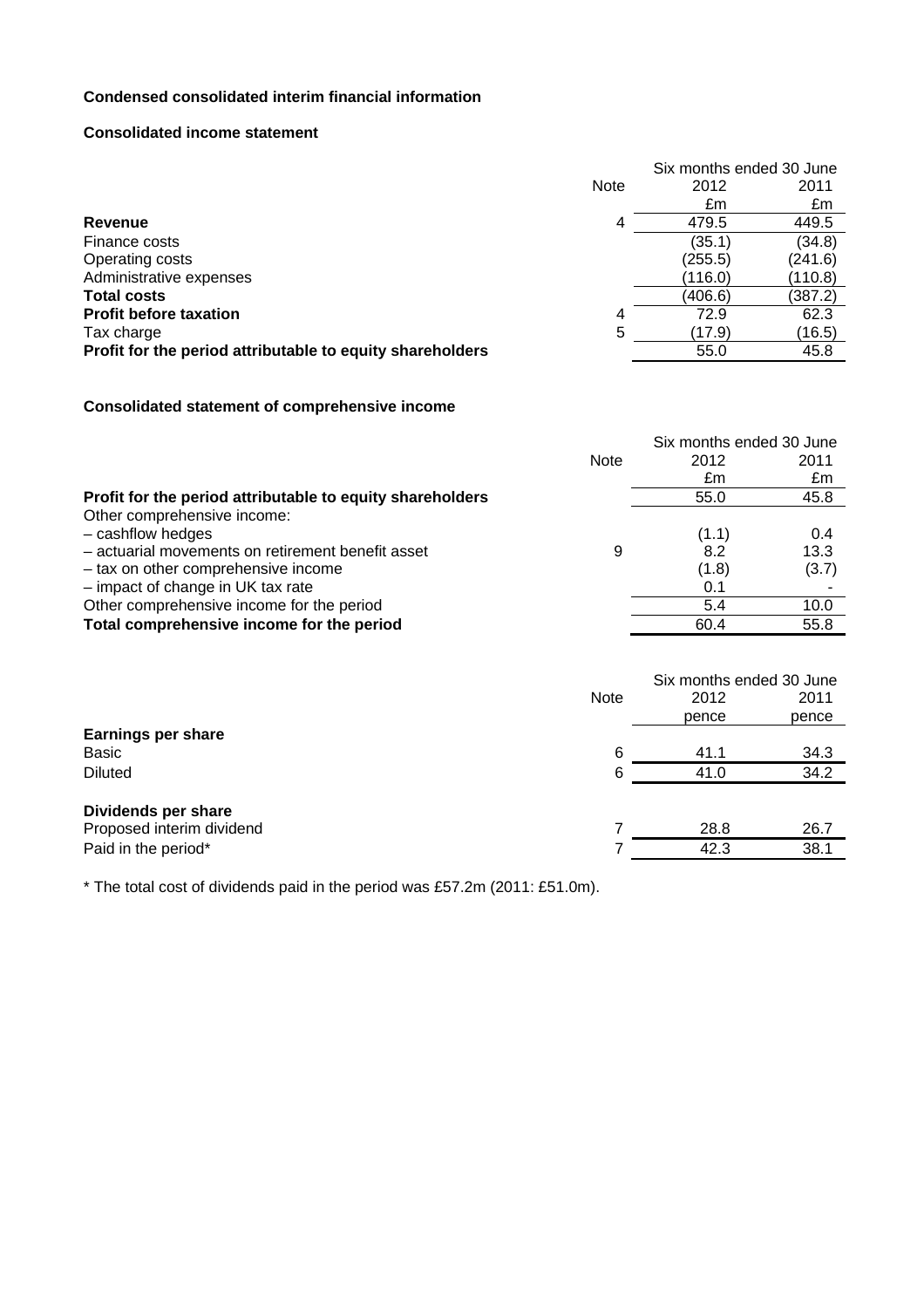## **Consolidated balance sheet**

|                                            |             | 30 June    | 31 December          | 30 June   |
|--------------------------------------------|-------------|------------|----------------------|-----------|
|                                            | <b>Note</b> | 2012       | 2011                 | 2011      |
|                                            |             | £m         | £m                   | £m        |
| <b>ASSETS</b>                              |             |            |                      |           |
| <b>Non-current assets</b>                  |             |            |                      |           |
| Goodwill                                   |             | 2.1        | 2.1                  | 2.1       |
| Other intangible assets                    |             | 10.3       | 12.9                 | 15.8      |
| Property, plant and equipment              |             | 24.3       | 26.8                 | 28.2      |
| Financial assets:                          |             |            |                      |           |
| - amounts receivable from customers        | 8           | 79.5       | 88.0                 | 80.7      |
| - derivative financial instruments         |             | 10.4       | 11.9                 | 11.0      |
| Retirement benefit asset                   | $\mathsf g$ | 24.6       | 13.5                 | 58.9      |
| Deferred tax assets                        |             | 5.5        | 7.5                  |           |
|                                            |             | 156.7      | 162.7                | 196.7     |
| <b>Current assets</b><br>Financial assets: |             |            |                      |           |
| - amounts receivable from customers        | 8           | 1,235.1    | 1,244.7              | 1,088.8   |
| - derivative financial instruments         |             | 0.3        | 0.3                  | 2.8       |
| - cash and cash equivalents                |             | 67.3       | 49.6                 | 34.8      |
| - trade and other receivables              |             | 28.3       | 21.1                 | 23.1      |
|                                            |             | 1,331.0    | $1,315.\overline{7}$ | 1,149.5   |
| <b>Total assets</b>                        | 4           | 1,487.7    | 1,478.4              | 1,346.2   |
|                                            |             |            |                      |           |
| <b>LIABILITIES</b>                         |             |            |                      |           |
| <b>Current liabilities</b>                 |             |            |                      |           |
| <b>Financial liabilities:</b>              |             |            |                      |           |
| - bank and other borrowings                |             | (118.0)    | (50.5)               | (167.2)   |
| - derivative financial instruments         |             | (0.3)      |                      | (6.4)     |
| - trade and other payables                 |             | (62.1)     | (53.0)               | (38.8)    |
| <b>Current tax liabilities</b>             |             | (40.1)     | (40.1)               | (42.0)    |
|                                            |             | (220.5)    | (143.6)              | (254.4)   |
| <b>Non-current liabilities</b>             |             |            |                      |           |
| <b>Financial liabilities:</b>              |             |            |                      |           |
| - bank and other borrowings                |             | (924.5)    | (999.1)              | (766.7)   |
| - derivative financial instruments         |             | (10.5)     | (9.5)                | (6.1)     |
| Deferred tax liabilities                   |             |            |                      | (0.5)     |
|                                            |             | (935.0)    | (1,008.6)            | (773.3)   |
| <b>Total liabilities</b>                   |             | (1, 155.5) | (1, 152.2)           | (1,027.7) |
| <b>NET ASSETS</b>                          | 4           | 332.2      | 326.2                | 318.5     |
|                                            |             |            |                      |           |
| <b>SHAREHOLDERS' EQUITY</b>                |             |            |                      |           |
| Called-up share capital                    |             | 28.6       | 28.5                 | 28.4      |
| Share premium account                      |             | 146.3      | 146.0                | 144.4     |
| Other reserves                             |             | 9.5        | 9.4                  | 4.6       |
| Retained earnings                          |             | 147.8      | 142.3                | 141.1     |
| <b>TOTAL EQUITY</b>                        |             | 332.2      | 326.2                | 318.5     |
|                                            |             |            |                      |           |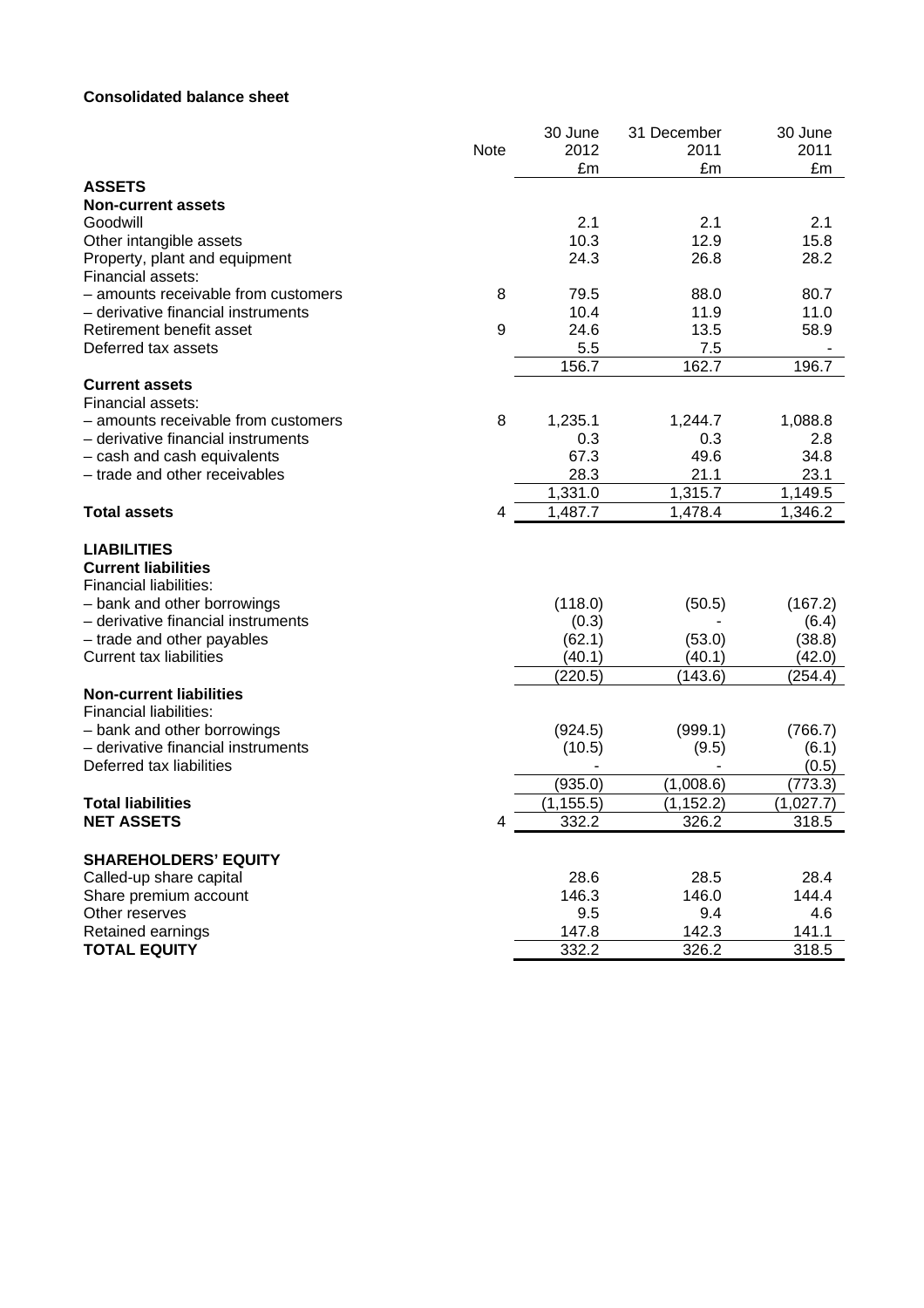# **Consolidated statement of changes in shareholders' equity**

|                                                        | <b>Note</b>    | Called-up<br>share<br>capital | Share<br>premium<br>account<br>£m | Other<br>reserves | Retained<br>earnings | Total<br>£m |
|--------------------------------------------------------|----------------|-------------------------------|-----------------------------------|-------------------|----------------------|-------------|
|                                                        |                | £m<br>28.1                    | 144.0                             | £m<br>0.9         | £m<br>136.4          | 309.4       |
| At 1 January 2011<br>Profit for the period             |                | ÷                             | $\overline{\phantom{a}}$          | ä,                | 45.8                 | 45.8        |
| Other comprehensive income:                            |                |                               |                                   |                   |                      |             |
| - cashflow hedges                                      |                |                               |                                   | 0.4               |                      | 0.4         |
| - actuarial movements on retirement                    |                |                               |                                   |                   |                      |             |
| benefit asset                                          | 9              |                               |                                   |                   | 13.3                 | 13.3        |
| - tax on other comprehensive income                    |                |                               |                                   | (0.2)             | (3.5)                | (3.7)       |
| Other comprehensive income for the period              |                | $\overline{\phantom{a}}$      |                                   | 0.2               | 9.8                  | 10.0        |
| Total comprehensive income for the                     |                |                               |                                   |                   |                      |             |
| period                                                 |                |                               |                                   | 0.2               | 55.6                 | 55.8        |
| Transactions with owners:                              |                |                               |                                   |                   |                      |             |
|                                                        |                | 0.3                           | 0.4                               |                   |                      | 0.7         |
| - issue of share capital                               |                |                               |                                   |                   |                      | (0.2)       |
| - purchase of own shares                               |                |                               |                                   | (0.2)             |                      |             |
| - transfer of own shares on vesting of<br>share awards |                |                               |                                   | 6.2               |                      |             |
|                                                        |                |                               |                                   |                   | (6.2)                |             |
| - share-based payment charge                           |                |                               |                                   | 3.8               |                      | 3.8         |
| - transfer of share-based payment reserve              |                |                               |                                   | (6.3)             | 6.3                  |             |
| - dividends                                            | 7              |                               |                                   | ÷                 | (51.0)               | (51.0)      |
| At 30 June 2011                                        |                | 28.4                          | 144.4                             | 4.6               | 141.1                | 318.5       |
| At 1 July 2011                                         |                | 28.4                          | 144.4                             | 4.6               | 141.1                | 318.5       |
| Profit for the period                                  |                | L,                            |                                   | ÷,                | 74.0                 | 74.0        |
| Other comprehensive income:                            |                |                               |                                   |                   |                      |             |
| - cashflow hedges                                      |                |                               |                                   | 1.0               |                      | 1.0         |
| - actuarial movements on retirement                    |                |                               |                                   |                   |                      |             |
| benefit asset                                          |                |                               |                                   |                   | (50.4)               | (50.4)      |
| - tax on other comprehensive income                    |                |                               |                                   | (0.3)             | 13.4                 | 13.1        |
| - impact of change in UK tax rate                      |                |                               |                                   | (0.1)             |                      | (0.1)       |
| Other comprehensive income for the period              |                | $\overline{a}$                | ä,                                | 0.6               | (37.0)               | (36.4)      |
| Total comprehensive income for the                     |                |                               |                                   |                   |                      |             |
| period                                                 |                |                               |                                   | 0.6               | 37.0                 | 37.6        |
| Transactions with owners:                              |                |                               |                                   |                   |                      |             |
| - issue of share capital                               |                | 0.1                           | 1.6                               |                   |                      | 1.7         |
| - share-based payment charge                           |                |                               |                                   | 4.2               |                      | 4.2         |
| - dividends                                            |                |                               |                                   |                   | (35.8)               | (35.8)      |
| At 31 December 2011                                    |                | 28.5                          | 146.0                             | 9.4               | 142.3                | 326.2       |
| At 1 January 2012                                      |                | 28.5                          | 146.0                             | 9.4               | 142.3                | 326.2       |
| Profit for the period                                  |                |                               |                                   |                   | 55.0                 | 55.0        |
| Other comprehensive income:                            |                |                               |                                   |                   |                      |             |
| - cashflow hedges                                      |                |                               |                                   | (1.1)             |                      | (1.1)       |
| - actuarial movements on retirement                    |                |                               |                                   |                   |                      |             |
| benefit asset                                          | 9              |                               |                                   |                   | 8.2                  | 8.2         |
| - tax on other comprehensive income                    |                |                               |                                   | 0.2               | (2.0)                | (1.8)       |
| - impact of change in UK tax rate                      |                |                               |                                   |                   | 0.1                  | 0.1         |
| Other comprehensive income for the period              |                |                               |                                   | (0.9)             | 6.3                  | 5.4         |
| Total comprehensive income for the                     |                |                               |                                   |                   |                      |             |
| period                                                 |                |                               |                                   | (0.9)             | 61.3                 | 60.4        |
| Transactions with owners:                              |                |                               |                                   |                   |                      |             |
| - issue of share capital                               |                | 0.1                           | 0.3                               |                   |                      | 0.4         |
| - purchase of own shares                               |                |                               |                                   | (0.1)             |                      |             |
|                                                        |                |                               |                                   |                   |                      | (0.1)       |
| - transfer of own shares on vesting of                 |                |                               |                                   |                   |                      |             |
| share awards                                           |                |                               |                                   | 3.7               | (3.7)                |             |
| - share-based payment charge                           |                |                               |                                   | 2.5               |                      | 2.5         |
| - transfer of share-based payment reserve              |                |                               |                                   | (5.1)             | 5.1                  |             |
| - dividends                                            | $\overline{7}$ |                               |                                   |                   | (57.2)               | (57.2)      |
| At 30 June 2012                                        |                | 28.6                          | 146.3                             | 9.5               | 147.8                | 332.2       |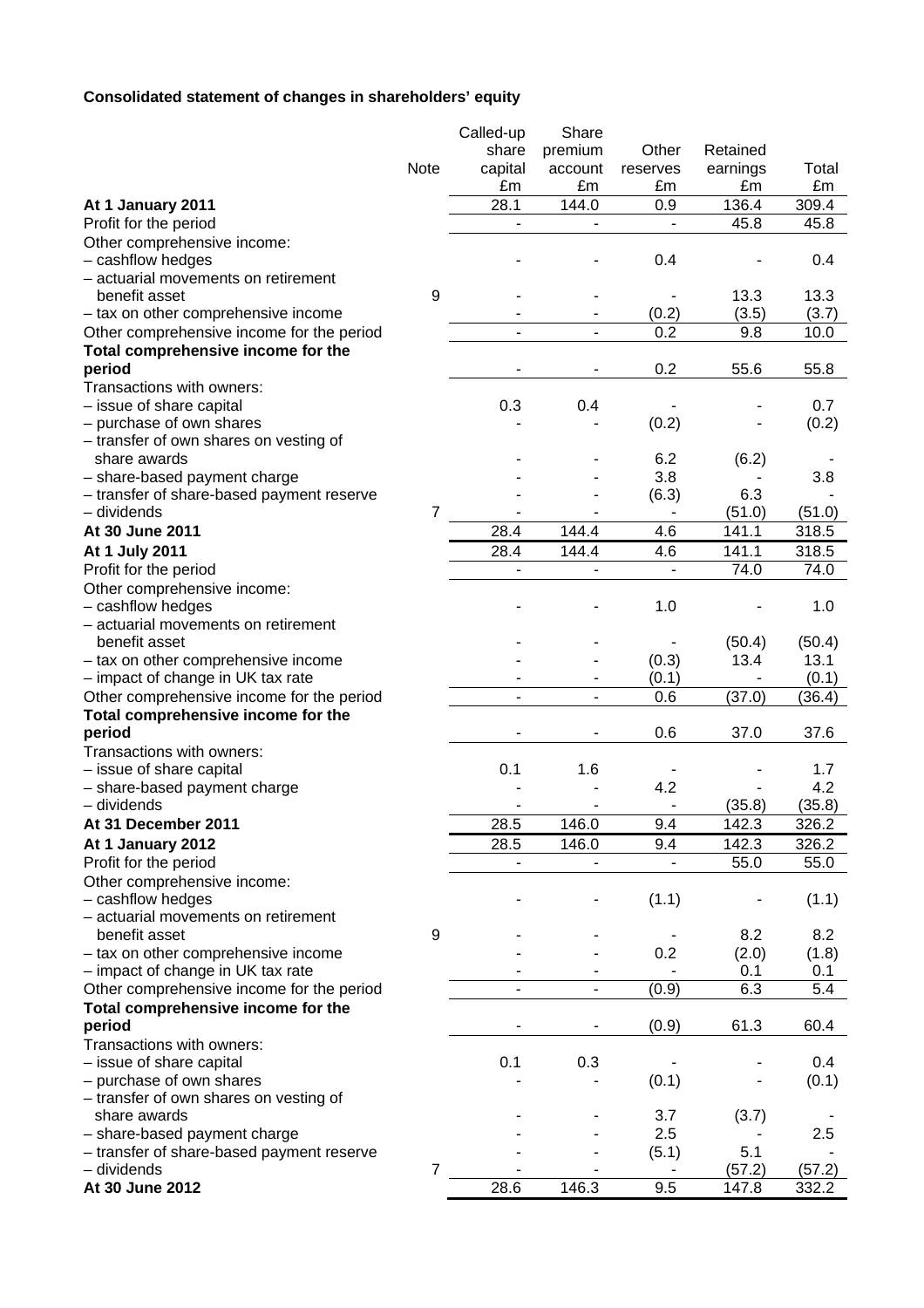## **Consolidated statement of cashflows**

|                                                                  |             | Six months ended 30 June |                  |
|------------------------------------------------------------------|-------------|--------------------------|------------------|
|                                                                  | <b>Note</b> | 2012                     | 2011             |
|                                                                  |             | £m                       | £m               |
| <b>Cashflows from operating activities</b>                       |             |                          |                  |
| Cash generated from operations                                   | 10          | 133.5                    | 147.4            |
| Finance costs paid                                               |             | (41.6)                   | (39.1)           |
| Tax paid                                                         |             | (17.6)                   | (19.3)           |
| Net cash generated from operating activities                     |             | 74.3                     | 89.0             |
| <b>Cashflows from investing activities</b>                       |             |                          |                  |
| Purchases of intangible assets                                   |             | (2.2)                    | (2.2)            |
| Purchases of property, plant and equipment                       |             | (0.3)                    | (3.3)            |
| Proceeds from disposal of property, plant and equipment          |             | 0.9                      | 1.2 <sub>1</sub> |
| Net cash used in investing activities                            |             | (1.6)                    | (4.3)            |
| <b>Cashflows from financing activities</b>                       |             |                          |                  |
| Proceeds from bank and other borrowings                          |             | 329.7                    | 192.1            |
| Repayment of bank and other borrowings                           |             | (329.8)                  | (222.8)          |
| Dividends paid to company shareholders                           | 7           | (57.2)                   | (51.0)           |
| Proceeds from issue of share capital                             |             | 0.4                      | 0.7              |
| Purchase of own shares                                           |             | (0.1)                    | (0.2)            |
| Net cash used in financing activities                            |             | (57.0)                   | (81.2)           |
|                                                                  |             |                          |                  |
| Net increase in cash, cash equivalents and overdrafts            |             | 15.7                     | 3.5              |
| Cash, cash equivalents and overdrafts at beginning of period     |             | 32.2                     | 18.4             |
| Cash, cash equivalents and overdrafts at end of period           |             | 47.9                     | 21.9             |
| Cash, cash equivalents and overdrafts at end of period comprise: |             |                          |                  |
| Cash at bank and in hand                                         |             | 67.3                     | 34.8             |
| Overdrafts (held in bank and other borrowings)                   |             | (19.4)                   | (12.9)           |
| Total cash, cash equivalents and overdrafts                      |             | 47.9                     | 21.9             |

Cash at bank and in hand includes £45.5m (2011: £10.8m) in respect of the liquid assets buffer held by Vanquis Bank in accordance with the FSA's liquidity regime. This buffer is not available to finance the group's day-to-day operations.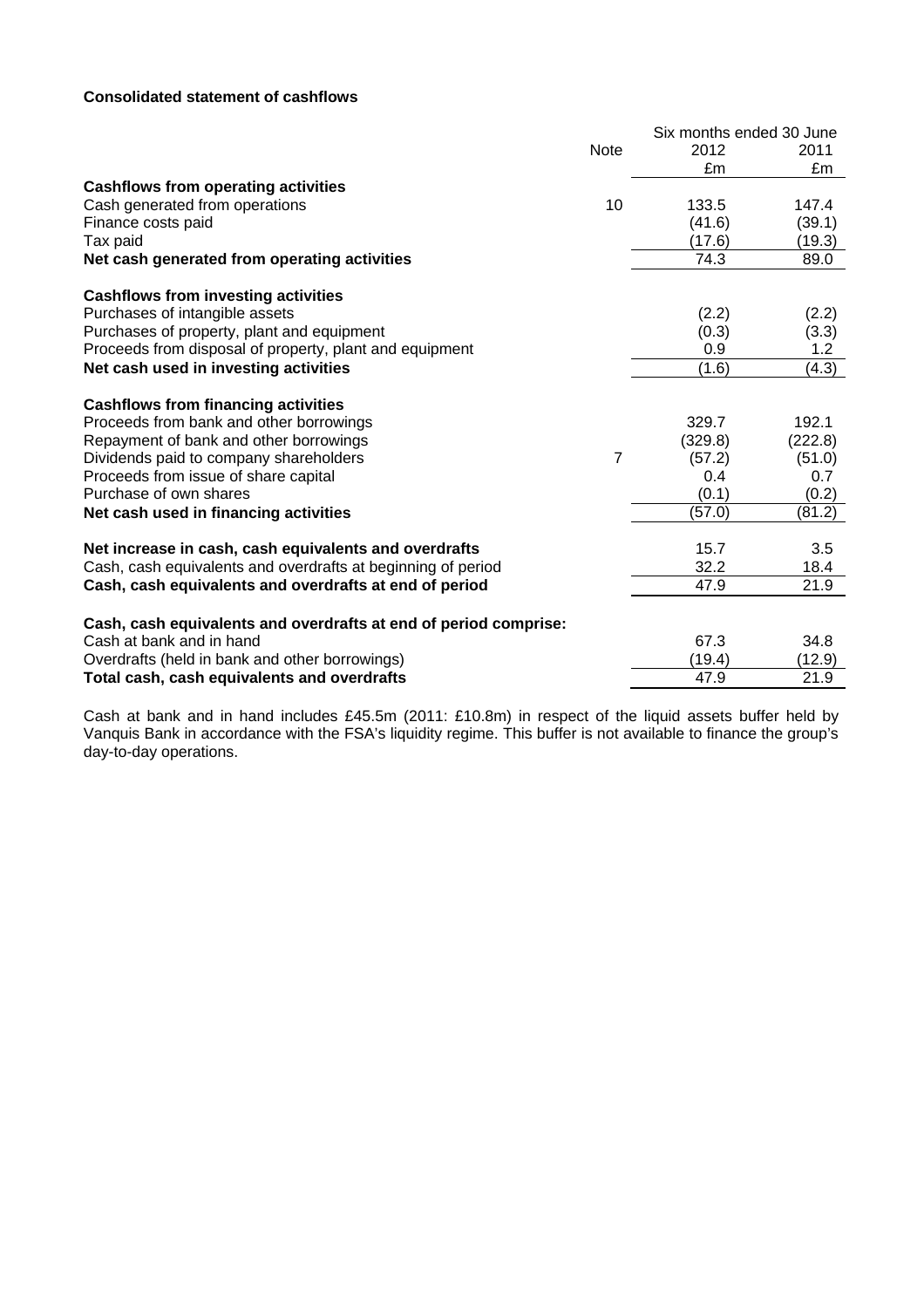## **Notes to the condensed consolidated interim financial information**

## **1**. **General information**

The company is a limited liability company incorporated and domiciled in the UK. The address of its registered office is No. 1 Godwin Street, Bradford, BD1 2SU.

The company is listed on the London Stock Exchange.

The condensed consolidated interim financial information does not constitute the statutory financial statements of the group within the meaning of section 434 of the Companies Act 2006. The statutory financial statements for the year ended 31 December 2011 were approved by the board of directors on 28 February 2012 and have been delivered to the Registrar of Companies. The report of the auditors on those financial statements was unqualified, did not draw attention to any matters by way of emphasis and did not contain any statement under section 498 of the Companies Act 2006.

The condensed consolidated interim financial information for the six months ended 30 June 2012 has been reviewed, not audited, and was approved for issue by the board of directors on 24 July 2012.

## **2. Basis of preparation**

The condensed consolidated interim financial information for the six months ended 30 June 2012 has been prepared in accordance with IAS 34 'Interim Financial Reporting' as adopted by the European Union. The condensed consolidated interim financial information should be read in conjunction with the statutory financial statements for the year ended 31 December 2011 which have been prepared in accordance with International Financial Reporting Standards (IFRS) as adopted by the European Union.

The directors have reviewed the group's budgets, plans and cashflow forecasts for 2012 and for 2013 together with outline projections for the three subsequent years. Based on this review, they have a reasonable expectation that the group has adequate resources to continue to operate for the foreseeable future. For this reason, the directors continue to adopt the going concern basis in preparing the condensed consolidated interim financial information.

#### **3. Accounting policies**

Except as described below, the accounting policies applied in preparing the condensed consolidated interim financial information are consistent with those used in preparing the statutory financial statements for the year ended 31 December 2011.

Taxes on profits in interim periods are accrued using the tax rate that will be applicable to expected total annual profits.

New and amended standards and interpretations need to be adopted in the first interim financial statements issued after their effective date (or date of early adoption). There are no new IFRSs or IFRICs that are effective for the first time for the six months ended 30 June 2012 which would be expected to have a material impact on the group.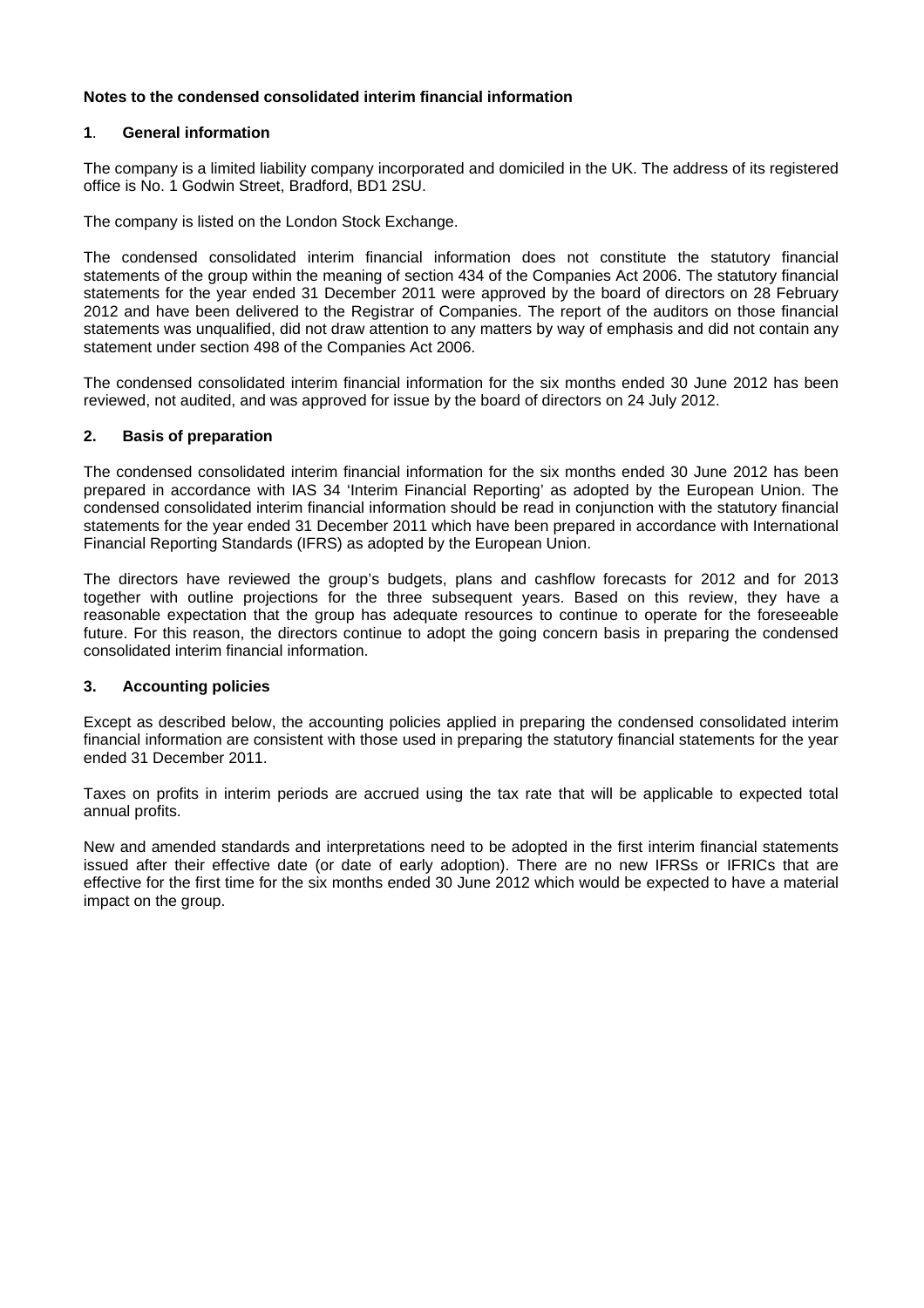## **4. Segment reporting**

| ---<br>5591115111190111119      |                          |         | Profit/(loss) before     |          |
|---------------------------------|--------------------------|---------|--------------------------|----------|
|                                 |                          |         |                          |          |
|                                 |                          | Revenue |                          | taxation |
|                                 | Six months ended 30 June |         | Six months ended 30 June |          |
|                                 | 2012                     | 2011    | 2012                     | 2011     |
|                                 | £m                       | £m      | £m                       | £m       |
|                                 |                          |         |                          |          |
| <b>Consumer Credit Division</b> | 351.8                    | 350.2   | 50.4                     | 50.2     |
| Vanquis Bank                    | 127.7                    | 99.3    | 28.2                     | 17.6     |
|                                 | 479.5                    | 449.5   | 78.6                     | 67.8     |
| Central                         |                          |         |                          |          |
| - costs                         |                          |         | (5.5)                    | (4.9)    |
| - interest payable              | ۰                        |         | (0.2)                    | (0.6)    |
| <b>Total central</b>            |                          |         | (5.7)                    | (5.5)    |
| <b>Total group</b>              | 479.5                    | 449.5   | 72.9                     | 62.3     |
|                                 |                          |         |                          |          |

All of the above activities relate to continuing operations.

Revenue between business segments is not significant.

|                                         | Segment assets |             |         | Net assets/(liabilities) |             |         |
|-----------------------------------------|----------------|-------------|---------|--------------------------|-------------|---------|
|                                         | 30 June        | 31 December | 30 June | 30 June                  | 31 December | 30 June |
|                                         | 2012           | 2011        | 2011    | 2012                     | 2011        | 2011    |
|                                         | £m             | £m          | £m      | £m                       | £m          | £m      |
|                                         |                |             |         |                          |             |         |
| <b>Consumer Credit Division</b>         | 862.1          | 962.0       | 882.2   | 201.2                    | 224.8       | 235.0   |
| Vanguis Bank                            | 591.6          | 487.0       | 404.9   | 120.6                    | 101.5       | 85.1    |
| Central                                 | 102.4          | 52.4        | 98.5    | 10.4                     | (0.1)       | (1.6)   |
| Total before intra-group<br>elimination | 1,556.1        | 1.501.4     | 1,385.6 | 332.2                    | 326.2       | 318.5   |
| Intra-group elimination                 | (68.4)         | (23.0)      | (39.4)  | ۰                        | -           |         |
|                                         |                |             |         |                          |             |         |
| <b>Total group</b>                      | 1,487.7        | 1,478.4     | 1,346.2 | 332.2                    | 326.2       | 318.5   |

Segment net assets are based on the statutory accounts of the companies forming the group's business segments adjusted to assume repayment of intra-group balances and rebasing of the borrowings of the Consumer Credit Division to reflect a borrowings to receivables ratio of 80%. The impact of this is an increase in the notional allocation of group borrowings to the Consumer Credit Division of £68.4m (31 December 2011: £23.0m, 30 June 2011: £39.4m) and an increase in the notional cash allocated to central activities of the same amount. The intra-group elimination adjustment removes this notional allocation to state borrowings and cash on a consolidated group basis.

All of the group's operations operate principally in the UK and Republic of Ireland. Vanquis Bank established a branch in Poland during the first half of 2012. Costs in respect of the branch amounted to £1.2m (2011: £nil). Revenue, assets and liabilities of the branch are not material to the group.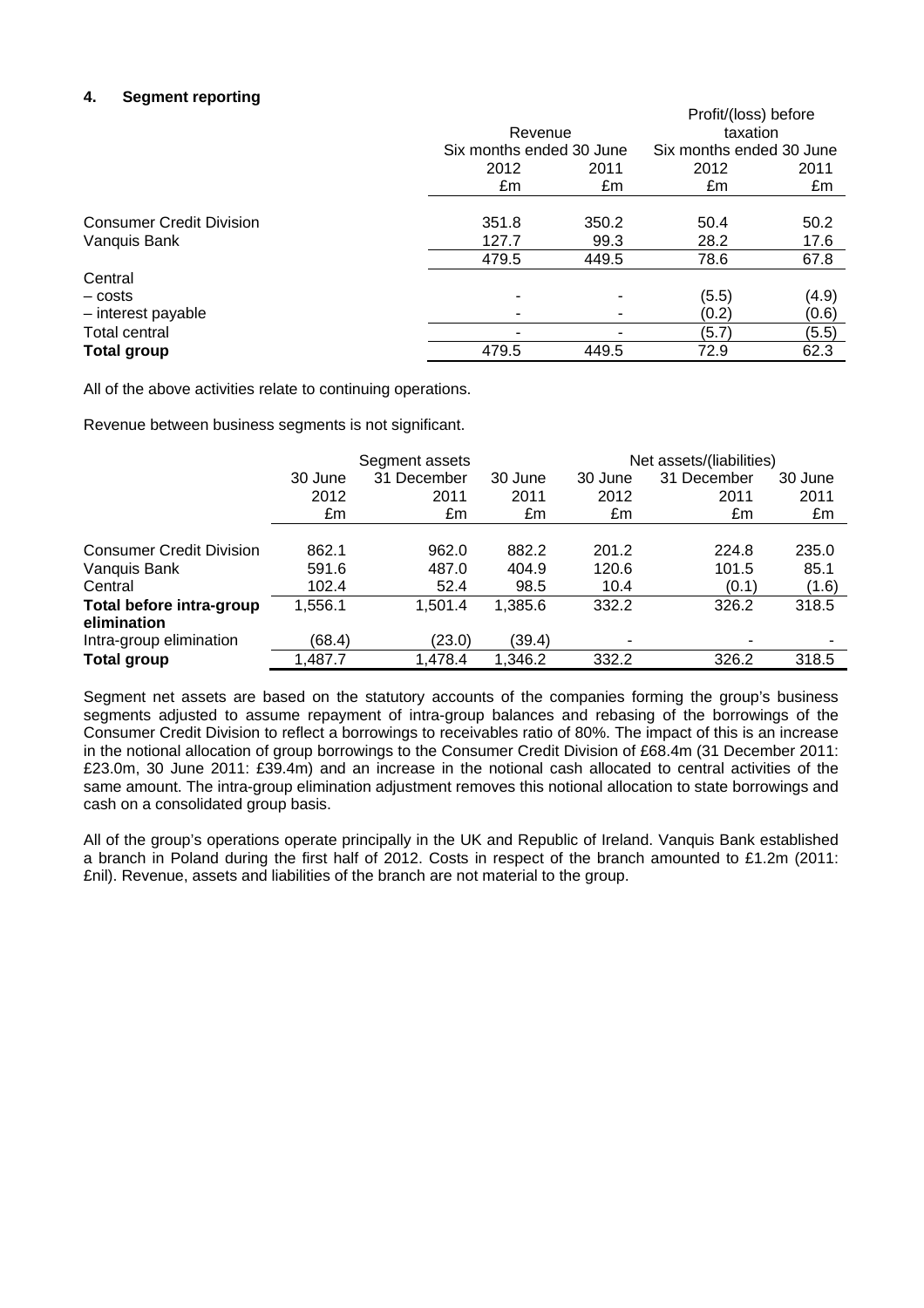## **5. Tax charge**

The tax charge for the period has been calculated by applying the directors' best estimate of the effective tax rate for the financial year of 24.5% (2011: 26.5%), to the profit before tax for the period. The reduction in tax rate reflects the change in UK corporation tax rate from 26% to 24% which was effective from 1 April 2012.

## **6. Earnings per share**

Basic earnings per share is calculated by dividing the earnings attributable to ordinary shareholders by the weighted average number of ordinary shares outstanding during the period, excluding own shares held.

For diluted earnings per share, the weighted average number of ordinary shares in issue is adjusted to assume conversion of all dilutive potential ordinary shares. For share options and awards, a calculation is performed to determine the number of shares that could have been acquired at fair value (determined as the average market share price of the company's shares during the period) based on the monetary value of the subscription rights attached to outstanding share options and awards. The number of shares calculated as above is compared with the number of shares that would have been issued assuming the exercise of the share options and awards.

Reconciliations of basic and diluted earnings per share are set out below:

|                                  | Six months ended 30 June |           |        |          |           |        |
|----------------------------------|--------------------------|-----------|--------|----------|-----------|--------|
|                                  |                          | 2012      |        |          | 2011      |        |
|                                  |                          | Weighted  |        |          | Weighted  |        |
|                                  |                          | average   | Per    |          | average   | Per    |
|                                  |                          | number    | share  |          | number    | share  |
|                                  | Earnings                 | of shares | amount | Earnings | of shares | amount |
|                                  | £m                       | m         | pence  | £m       | m         | pence  |
| <b>Earnings per share</b>        |                          |           |        |          |           |        |
| Shares in issue during the       |                          |           |        |          |           |        |
| period                           |                          | 137.7     |        |          | 136.5     |        |
| Own shares held                  |                          | (3.8)     |        |          | (3.1)     |        |
| <b>Basic earnings per share</b>  | 55.0                     | 133.9     | 41.1   | 45.8     | 133.4     | 34.3   |
| Dilutive effect of share options |                          |           |        |          |           |        |
| and awards                       |                          | 0.4       | (0.1)  |          | 0.4       | (0.1)  |
| Diluted earnings per share       | 55.0                     | 134.3     | 41.0   | 45.8     | 133.8     | 34.2   |

#### **7. Dividends**

|                |                   | Six months ended 30 June |      |
|----------------|-------------------|--------------------------|------|
|                |                   | 2012                     | 2011 |
|                |                   | £m                       | £m   |
| 2010 final     | - 38.1p per share | $\overline{\phantom{a}}$ | 51.0 |
| 2011 final     | - 42.3p per share | 57.2                     |      |
| Dividends paid |                   | 57.2                     | 51.0 |

The directors have declared an interim dividend in respect of the six months ended 30 June 2012 of 28.8p per share (2011: 26.7p) which will amount to a dividend payment of £39.7m (2011: £35.8m). This dividend is not reflected in the balance sheet as it will be paid after the balance sheet date.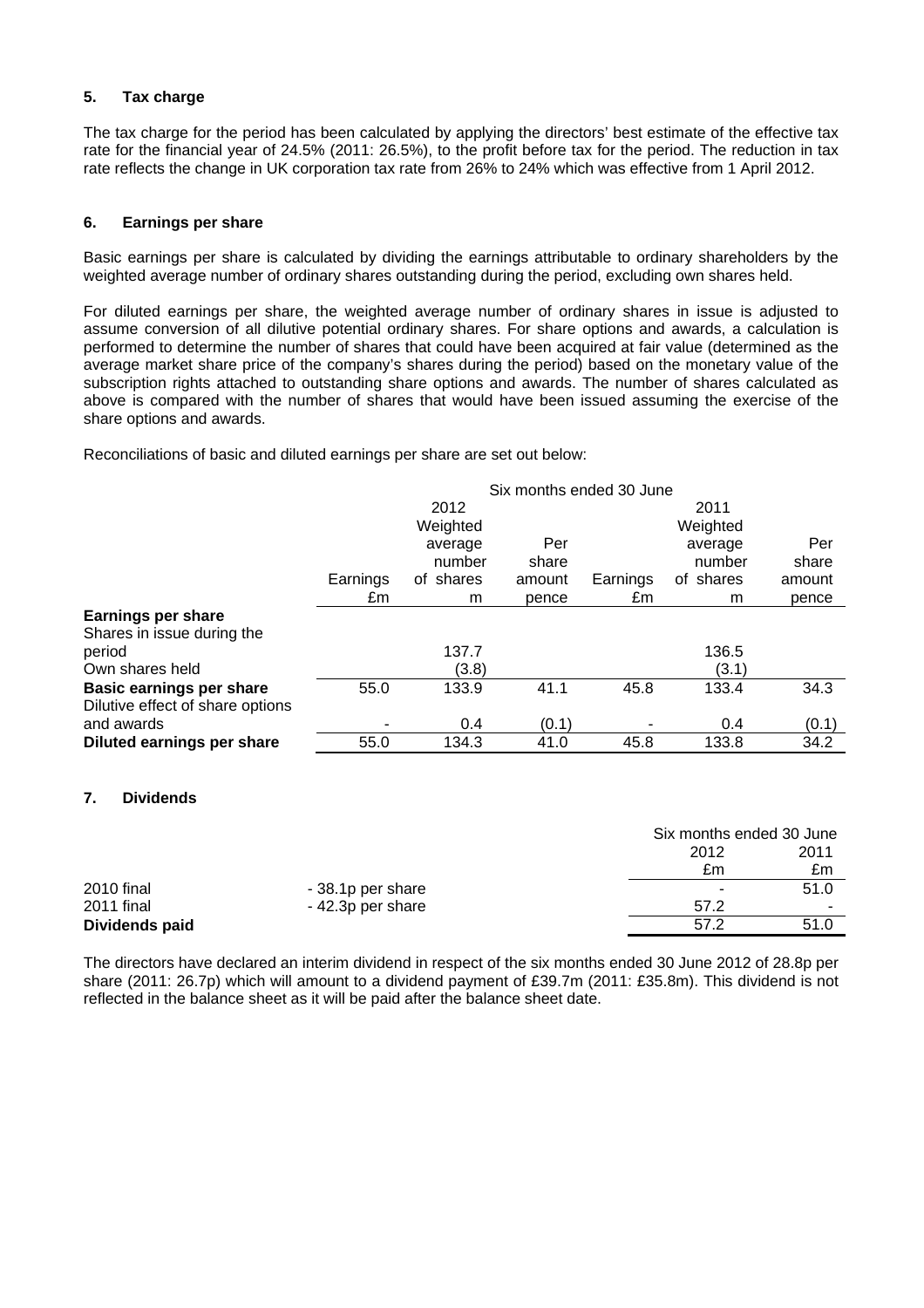## **8. Amounts receivable from customers**

|                                 | 30 June | 31 December | 30 June |
|---------------------------------|---------|-------------|---------|
|                                 | 2012    | 2011        | 2011    |
|                                 | £m      | £m          | £m      |
|                                 |         |             |         |
| <b>Consumer Credit Division</b> | 789.5   | 879.3       | 789.4   |
| Vanquis Bank                    | 525.1   | 453.4       | 380.1   |
| <b>Total group</b>              | 1,314.6 | 1,332.7     | 1,169.5 |
| Analysed as:                    |         |             |         |
| - due within one year           | 1,235.1 | 1,244.7     | 1,088.8 |
| - due in more than one year     | 79.5    | 88.0        | 80.7    |
| <b>Total group</b>              | 1,314.6 | 1,332.7     | 1,169.5 |

Consumer Credit Division receivables comprise £787.8m in respect of Home Credit (31 December 2011: £876.7m, 30 June 2011: £785.5m) and £1.7m in respect of the collect-out of Real Personal Finance (31 December 2011: £2.6m, 30 June 2011: £3.9m).

The impairment charge in respect of amounts receivable from customers reflected within operating costs can be analysed as follows:

|                                 |       | Six months ended 30 June |  |
|---------------------------------|-------|--------------------------|--|
|                                 | 2012  | 2011                     |  |
|                                 | £m    | £m                       |  |
| <b>Consumer Credit Division</b> | 135.4 | 130.1                    |  |
| Vanquis Bank                    | 45.6  | 38.9                     |  |
| <b>Total group</b>              | 181.0 | 169.0                    |  |

Impairment in Vanquis Bank is deducted from the carrying value of amounts receivable from customers by the use of an allowance account. The Vanquis Bank allowance account as at 30 June 2012 amounted to £75.9m (31 December 2011: £62.4m, 30 June 2011: £56.3m). Within the Consumer Credit Division, impairments are deducted directly from amounts receivable from customers without the use of an allowance account.

## **9. Retirement benefit asset**

The group operates a defined benefit scheme; the Provident Financial Staff Pension Scheme. The scheme has been closed to new members since 1 January 2003. The scheme covers 59% of employees with company-provided pension arrangements and is of the funded, defined benefit type providing retirement benefits based on final salary. Following a full group review of pension scheme arrangements, from 1 April 2006 members were provided with a choice of paying higher member contributions to continue accruing benefits based on final salary or paying a lower member contribution and accruing benefits based on a percentage of salary which would be revalued each year.

The most recent actuarial valuations of scheme assets and the present value of the defined benefit obligation were carried out as at 1 June 2009 by a qualified independent actuary. The valuation used for the purposes of IAS 19 'Employee benefits' has been based on the results of this valuation which has been updated by the actuary to take account of the requirements of IAS 19 in order to assess the liabilities of the scheme at the balance sheet date. Scheme assets are stated at fair value at the balance sheet date. A valuation as at 1 June 2012 is currently in progress but not yet finalised.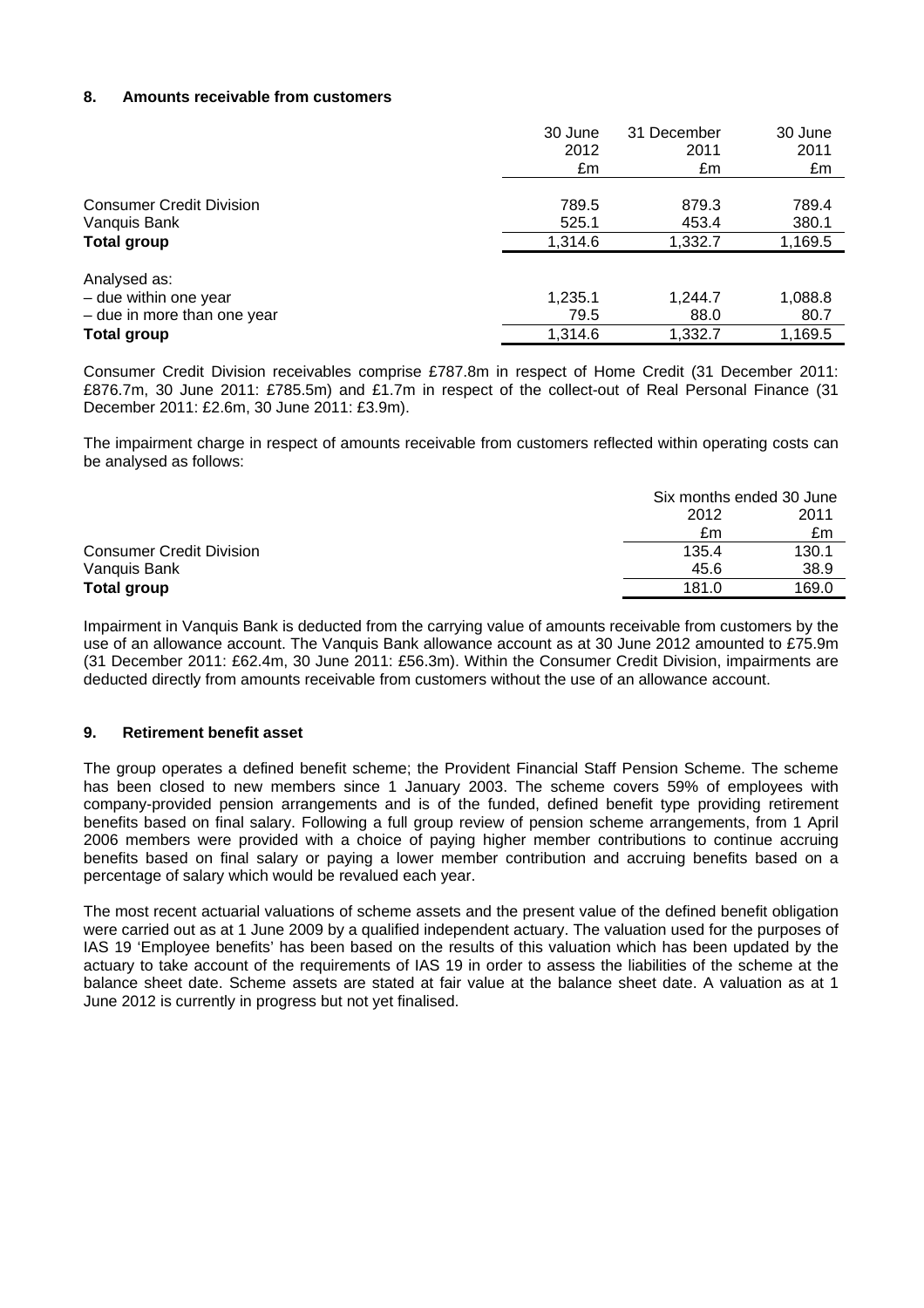## **9. Retirement benefit asset (continued)**

The net retirement benefit asset recognised in the balance sheet of the group is as follows:

|                                                        | 30 June | 31 December | 30 June |
|--------------------------------------------------------|---------|-------------|---------|
|                                                        | 2012    | 2011        | 2011    |
|                                                        | £m      | £m          | £m      |
| Fair value of scheme assets                            | 540.4   | 525.0       | 528.9   |
| Present value of funded defined benefit obligation     | (515.8) | (511.5)     | (470.0) |
| Net retirement benefit asset recognised in the balance |         |             |         |
| sheet                                                  | 24.6    | 13.5        | 58.9    |

The amounts recognised in the income statement were as follows:

|                                               | Six months ended 30 June |        |
|-----------------------------------------------|--------------------------|--------|
|                                               | 2012                     | 2011   |
|                                               | £m                       | £m     |
| Current service cost                          | (3.4)                    | (3.5)  |
| Interest cost                                 | (12.5)                   | (12.7) |
| Expected return on scheme assets              | 13.8                     | 16.0   |
| Net charge recognised in the income statement | (2.1                     | (0.2)  |

The net charge recognised in the income statement has been included within administrative costs.

Movements in the fair value of scheme assets were as follows:

|                                          |       | Six months ended 30 June |  |
|------------------------------------------|-------|--------------------------|--|
|                                          | 2012  | 2011                     |  |
|                                          | £m    | £m                       |  |
| Fair value of scheme assets at 1 January | 525.0 | 514.1                    |  |
| Expected return on scheme assets         | 13.8  | 16.0                     |  |
| Actuarial movements on scheme assets     | 2.1   | (0.4)                    |  |
| Contributions by the group               | 5.0   | 4.8                      |  |
| Net benefits paid out                    | (5.5) | (5.6)                    |  |
| Fair value of scheme assets at 30 June   | 540.4 | 528.9                    |  |

Movements in the present value of the defined benefit obligation were as follows:

|                                                              |         | Six months ended 30 June |  |
|--------------------------------------------------------------|---------|--------------------------|--|
|                                                              | 2012    | 2011                     |  |
|                                                              | £m      | £m                       |  |
| Present value of the defined benefit obligation at 1 January | (511.5) | (473.1)                  |  |
| Current service cost                                         | (3.4)   | (3.5)                    |  |
| Interest cost                                                | (12.5)  | (12.7)                   |  |
| Actuarial movements on scheme liabilities                    | 6.1     | 13.7                     |  |
| Net benefits paid out                                        | 5.5     | 5.6                      |  |
| Present value of the defined benefit obligation at 30 June   | (515.8) | (470.0)                  |  |
|                                                              |         |                          |  |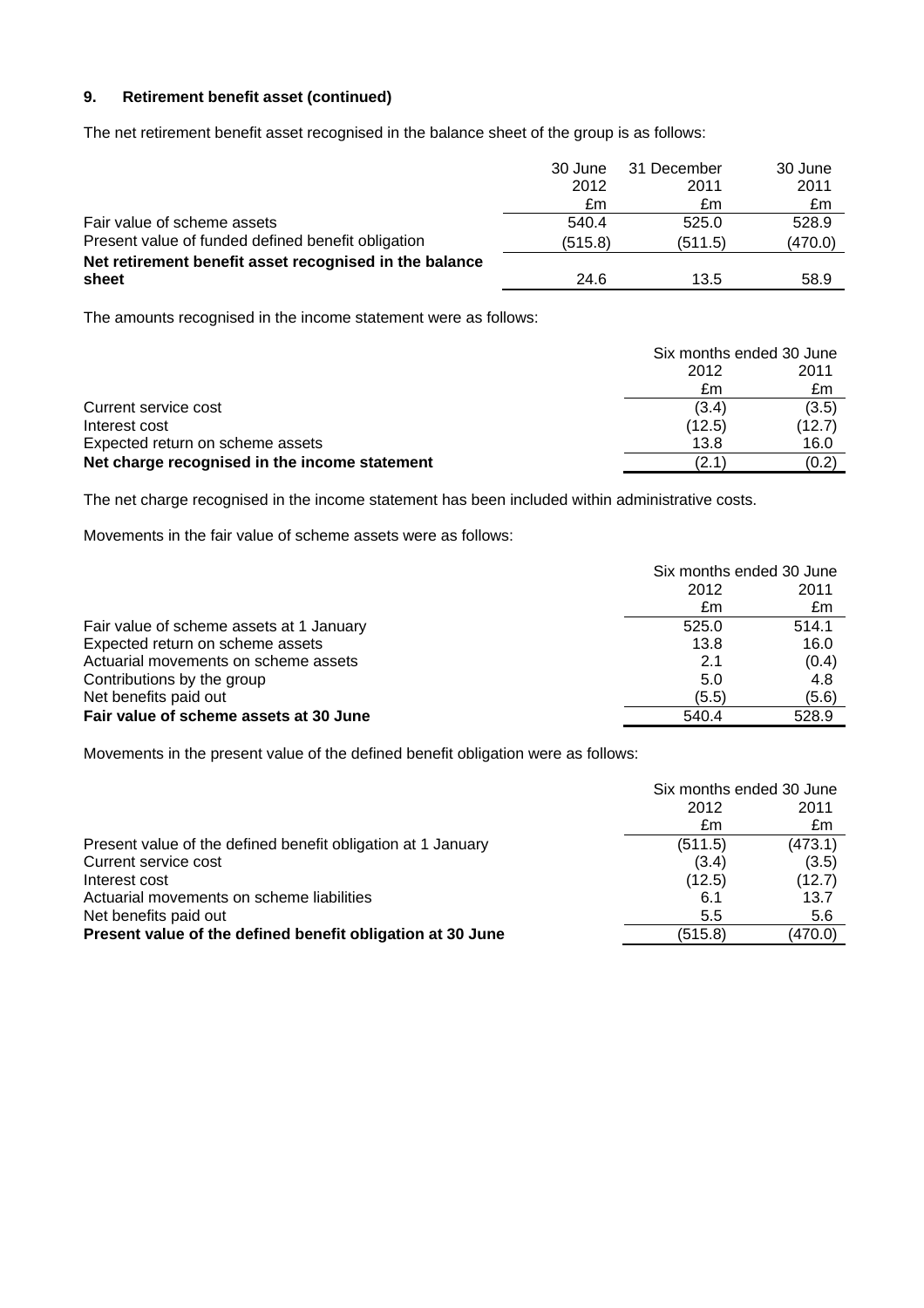## **9. Retirement benefit asset (continued)**

The principal actuarial assumptions used at the balance sheet date were as follows:

|                                                 | 30 June | 31 December | 30 June |
|-------------------------------------------------|---------|-------------|---------|
|                                                 | 2012    | 2011        | 2011    |
|                                                 | %       | %           | %       |
| Price inflation                                 | 2.90    | 3.00        | 3.60    |
| Rate of increase in pensionable salaries        | 3.90    | 4.00        | 4.60    |
| Rate of increase to pensions in payment         | 2.90    | 3.00        | 3.60    |
| Inflationary increases to pensions in deferment | 1.90    | 2.00        | 2.35    |
| Discount rate                                   | 4.90    | 4.90        | 5.50    |

The mortality assumptions used in the valuation of the group's defined benefit pension scheme are based on the mortality experience of self-administered pension schemes and allow for future improvements in life expectancy.

The group uses the S1PA standard tables as the basis for projecting mortality adjusted for the following factors:

- A 5% upward adjustment to mortality rates for males and a 15% upward adjustment for females is made in order to reflect lower life expectancies within the scheme compared to average pension schemes; and
- The projections are combined with the medium cohort improvement factors in order to predict future improvements in life expectancy, subject to an annual minimum rate of improvement of 1%.

In more simple terms, members who retire in the future at age 65 will live on average for a further 23 years if they are male (31 December 2011: 23 years, 30 June 2011: 23 years) and for a further 25 years if they are female (31 December 2011: 25 years, 30 June 2011: 25 years). If assumed life expectancies had been one year greater for the scheme, the net retirement benefit asset would have reduced by approximately £20m (31 December 2011: £20m, 30 June 2011: £19m).

An analysis of amounts recognised in the statement of comprehensive income is set out below:

|                                                                  | Six months ended 30 June |       |
|------------------------------------------------------------------|--------------------------|-------|
|                                                                  | 2012                     | 2011  |
|                                                                  | £m                       | £m    |
| Actuarial movements on scheme assets                             | 2.1                      | (0.4) |
| Actuarial movements on scheme liabilities                        | 6.1                      | 13.7  |
| Actuarial movements recognised in the statement of comprehensive |                          |       |
| income in the period                                             | 8.2                      | 13.3  |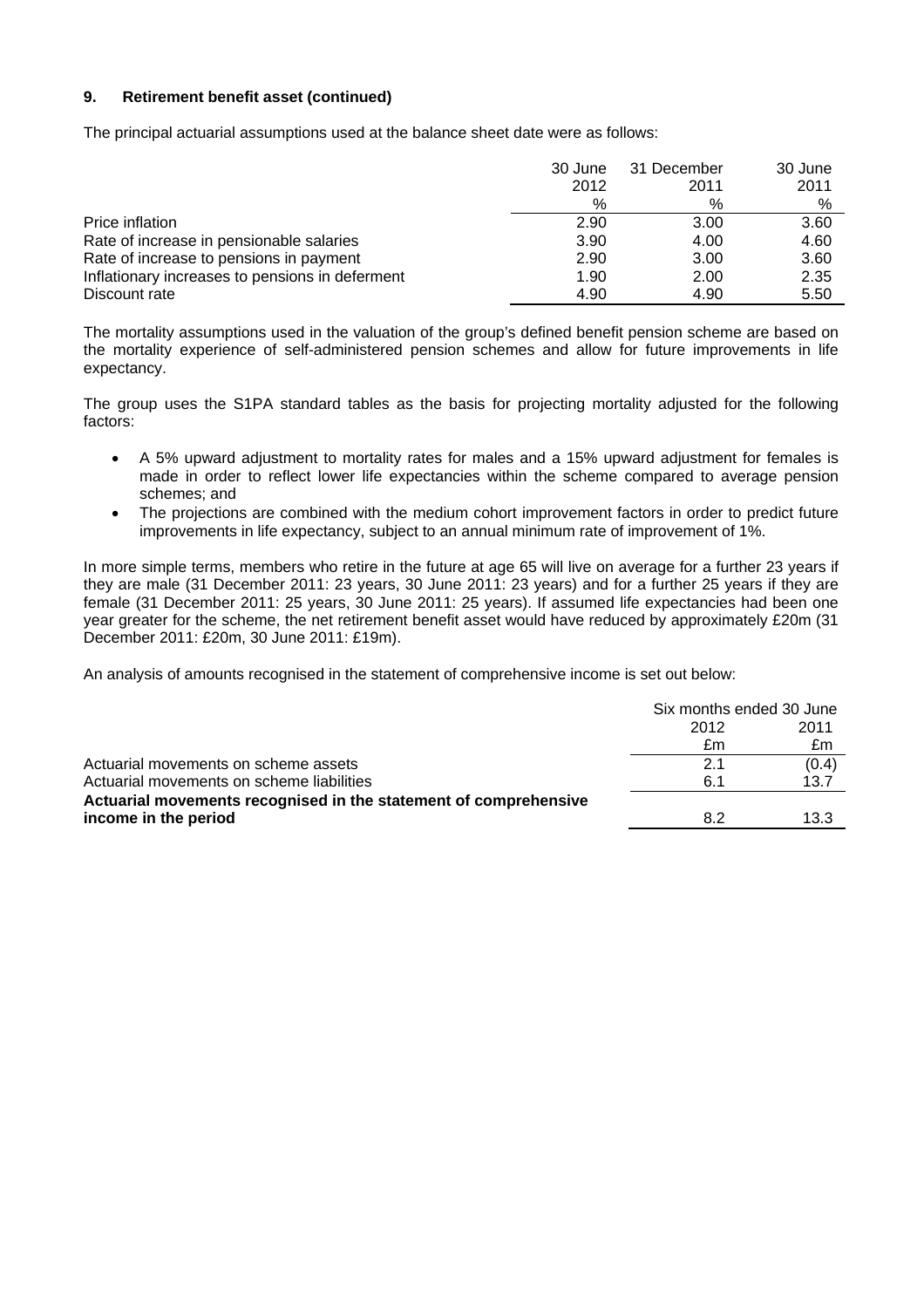## **10. Reconciliation of profit after taxation to cash generated from operations**

|                                                             | Six months ended 30 June |       |
|-------------------------------------------------------------|--------------------------|-------|
|                                                             | 2012                     | 2011  |
|                                                             | £m                       | £m    |
| <b>Profit after taxation</b>                                | 55.0                     | 45.8  |
| Adjusted for:                                               |                          |       |
| $-$ tax charge                                              | 17.9                     | 16.5  |
| $-$ finance costs                                           | 35.1                     | 34.8  |
| - share-based payment charge                                | 2.5                      | 3.8   |
| $-$ retirement benefit charge (note 9)                      | 2.1                      | 0.2   |
| - amortisation of intangible assets                         | 2.9                      | 3.8   |
| - depreciation of property, plant and equipment             | 3.8                      | 3.8   |
| Changes in operating assets and liabilities:                |                          |       |
| - amounts receivable from customers                         | 18.1                     | 49.8  |
| - trade and other receivables                               | (7.5)                    | (0.2) |
| - trade and other payables                                  | 8.5                      | (5.9) |
| - contributions into the retirement benefit scheme (note 9) | (5.0)                    | (4.8) |
| - derivative financial instruments                          | 0.1                      | (0.2) |
| Cash generated from operations                              | 133.5                    | 147.4 |

## **11. Seasonality**

The group's peak period of lending to customers is in the lead-up to the Easter holidays in the first half of each financial year and then more significantly in the lead-up to Christmas in the second half of the financial year. Typically, approximately 60% of home credit loans issued by the Consumer Credit Division are made in the second half of the financial year and the group's peak borrowing requirement arises in December. In addition, the group's accounting policies relating to revenue and impairment are an important influence on the recognition of the group's profit between the first and second halves of the financial year. The interest income earned on loans and receivables is spread on an effective yield basis over the contractual term of the group's loans and receivables resulting in revenue being split broadly evenly between the first and second halves of the financial year, notwithstanding that the larger proportion of credit is issued in the second half of the financial year. The accounting policy relating to the impairment of customer receivables requires impairments to be recognised only when there is objective evidence of impairment of a customer balance, such as a missed payment. This results in the group's largest impairment charges arising early in each financial year when customers default on loans they received in the lead-up to Christmas. Typically, the first half impairment charge in the Consumer Credit Division represents approximately 60% of the full year impairment charge.

The analysis set out above relates to the Consumer Credit Division only. Vanquis Bank is still in a growth phase and at this stage of its development the influence of its growth has a much more significant influence on the profits reported by the business during the financial year than the underlying seasonality.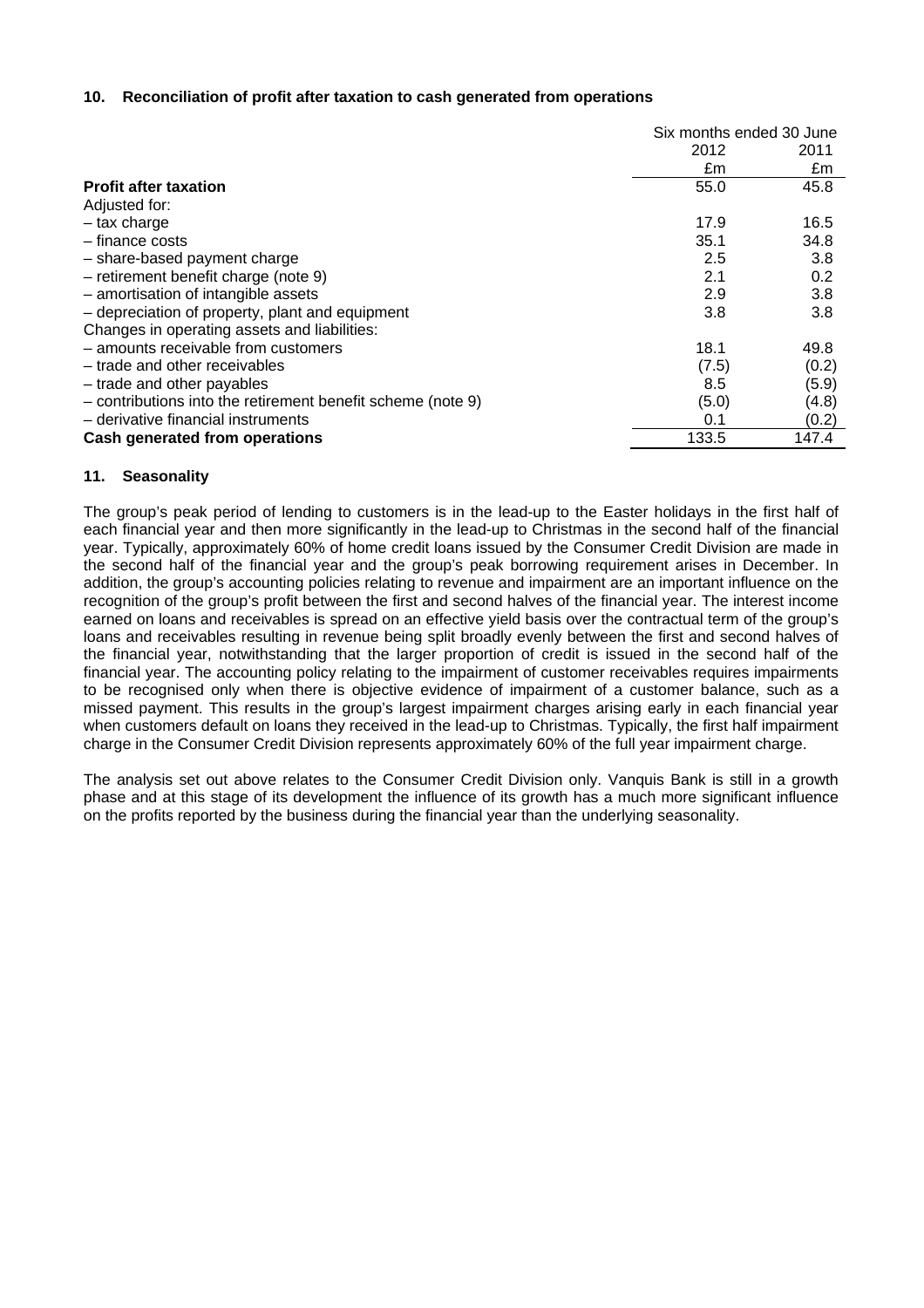## **Statement of directors' responsibilities**

The directors confirm that, to the best of their knowledge, the condensed consolidated interim financial information has been prepared in accordance with IAS 34 as adopted by the European Union, and that the interim report includes a fair review of the information required by DTR 4.2.7R and DTR 4.2.8R, namely:

- An indication of important events that have occurred during the first six months of the financial year and their impact on the condensed consolidated interim financial information, and a description of the principal risks and uncertainties for the remaining six months of the financial year; and
- Material related party transactions that have occurred in the first six months of the financial year and any material changes in the related party transactions described in the last annual report and financial statements.

The current directors of Provident Financial plc are listed in the 2011 Annual Report & Financial Statements. There have been no changes in directors during the six months ended 30 June 2012. A list of current directors is also maintained on the Provident Financial website: www.providentfinancial.com.

The maintenance and integrity of the Provident Financial plc website is the responsibility of the directors; the work carried out by the auditors does not involve consideration of these matters and, accordingly, the auditors accept no responsibility for any changes that may have occurred to the financial statements since they were initially presented on the website.

Legislation in the United Kingdom governing the preparation and dissemination of financial statements may differ from legislation in other jurisdictions.

By order of the board

Peter Crook – Chief Executive Andrew Fisher – Finance Director

24 July 2012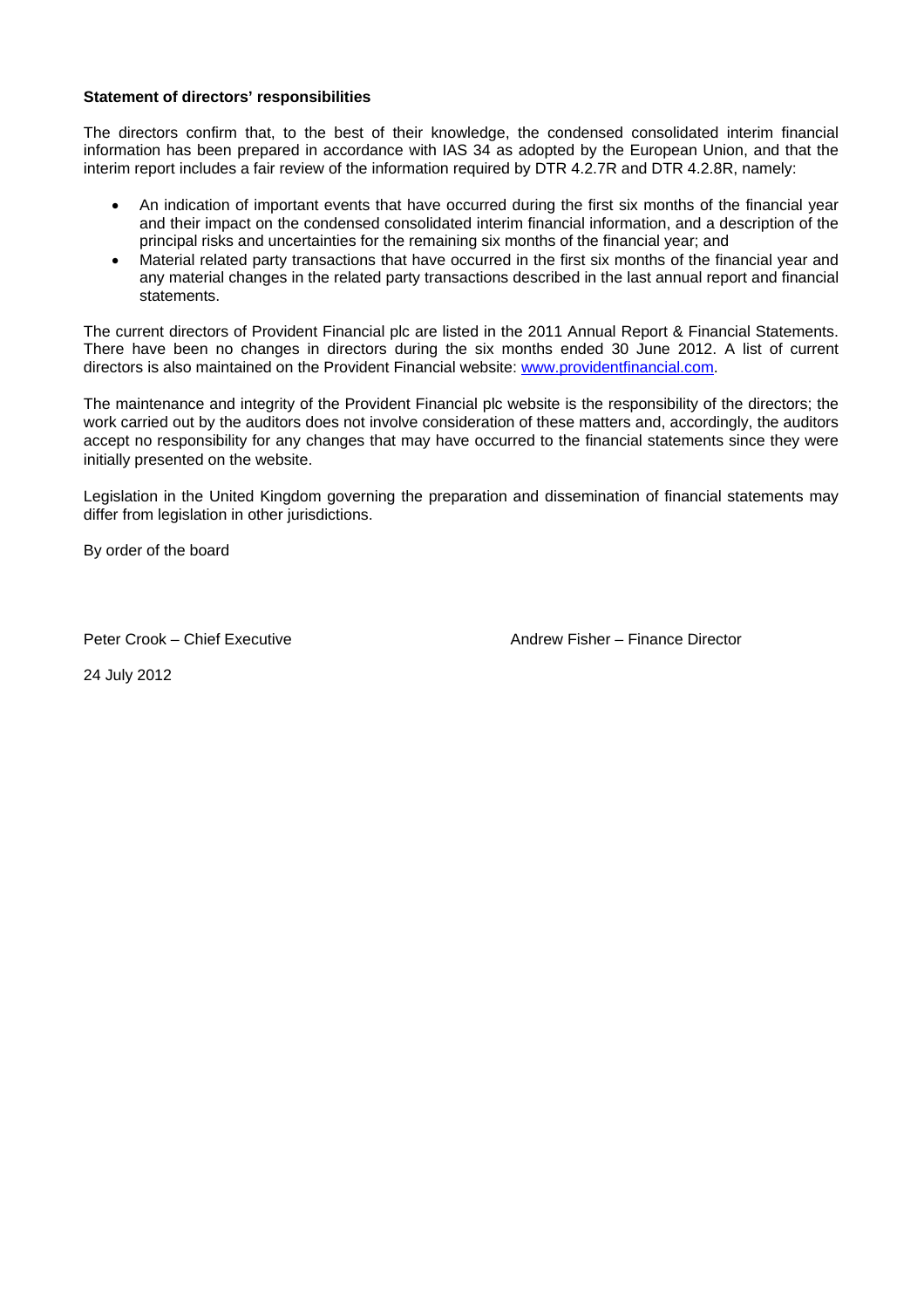#### **Independent review report to Provident Financial plc**

We have been engaged by the company to review the condensed consolidated interim financial information in the interim report for the six months ended 30 June 2012, which comprises the consolidated income statement, the consolidated statement of comprehensive income, the consolidated balance sheet, the consolidated statement of changes in shareholders' equity, the consolidated statement of cashflows and the related notes. We have read the other information contained in the interim report and considered whether it contains any apparent misstatements or material inconsistencies with the information in the condensed consolidated interim financial information.

This report is made solely to the company in accordance with International Standard on Review Engagements (UK and Ireland) 2410 "Review of Interim Financial Information Performed by the Independent Auditor of the Entity" issued by the Auditing Practices Board. Our work has been undertaken so that we might state to the company those matters we are required to state to it in an independent review report and for no other purpose. To the fullest extent permitted by law, we do not accept or assume responsibility to anyone other than the company, for our review work, for this report, or for the conclusions we have formed.

#### **Directors' responsibilities**

The interim report is the responsibility of, and has been approved by, the directors. The directors are responsible for preparing the interim report in accordance with the Disclosure and Transparency Rules of the United Kingdom's Financial Services Authority.

As disclosed in note 2, the annual financial statements of the group are prepared in accordance with IFRSs as adopted by the European Union. The condensed consolidated interim financial information included in this interim report has been prepared in accordance with International Accounting Standard 34, 'Interim Financial Reporting', as adopted by the European Union.

## **Our responsibility**

Our responsibility is to express to the company a conclusion on the condensed consolidated interim financial information in the interim report based on our review.

#### **Scope of review**

We conducted our review in accordance with International Standard on Review Engagements (UK and Ireland) 2410 "Review of Interim Financial Information Performed by the Independent Auditor of the Entity" issued by the Auditing Practices Board for use in the United Kingdom. A review of interim financial information consists of making inquiries, primarily of persons responsible for financial and accounting matters, and applying analytical and other review procedures. A review is substantially less in scope than an audit conducted in accordance with International Standards on Auditing (UK and Ireland) and consequently does not enable us to obtain assurance that we would become aware of all significant matters that might be identified in an audit. Accordingly, we do not express an audit opinion.

#### **Conclusion**

Based on our review, nothing has come to our attention that causes us to believe that the condensed consolidated interim financial information in the interim report for the six months ended 30 June 2012 is not prepared, in all material respects, in accordance with International Accounting Standard 34 as adopted by the European Union and the Disclosure and Transparency Rules of the United Kingdom's Financial Services Authority.

**Deloitte LLP**  Chartered Accountants and Statutory Auditor Manchester, United Kingdom 24 July 2012